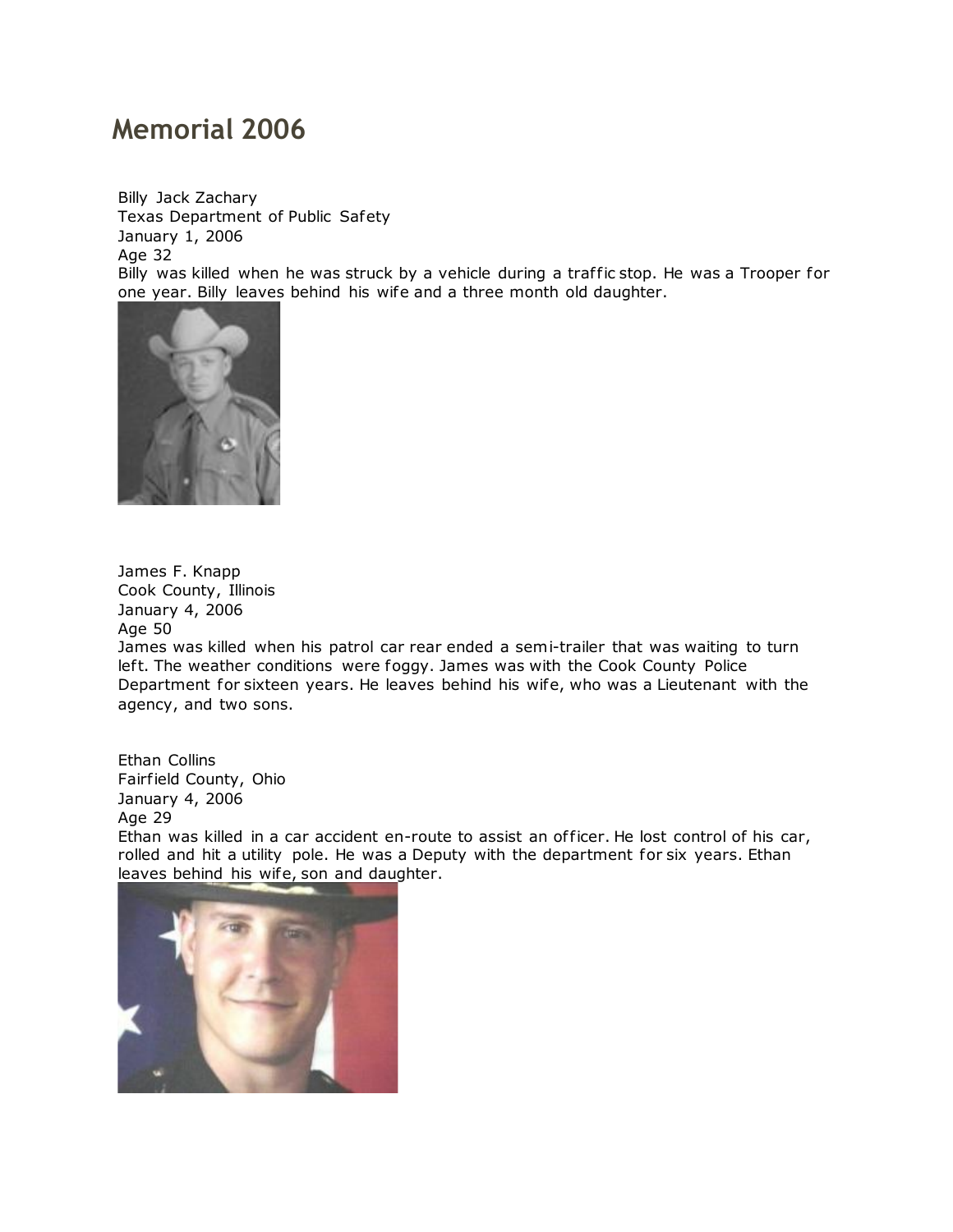James Zadroga New York City, New York January 6, 2006 Age 34

James died as a result of ailments he received while working over 700 hours at Ground Zero. He had respiratory disease, black lung disease, and mercury on the brain. James was a Detective with NYPD for thirteen years. He leaves behind his four year old daughter.



Richard May East Palo Alto, California January 7, 2006 Age 39

Richard was shot and killed while responding to a disturbance call. He approached a group of men fighting and one ran, as Richard pursued him the suspect shot him. A fourteen year old police explorer was on a ride along with Richard at the time. Richard was with the agency for a year and a half. He was previously with the Lompoc Police Department for ten years. He leaves behind his wife and three daughters.

Wayne Clark New Jersey Department of Corrections January 10, 2006 Age 62

Wayne was killed when his car hit a truck that was parked in the roadway, sun glare may have been a factor. Wayne was a Senior Officer with the Agency for 23 years. He leaves behind his girlfriend, two sons and two daughters.

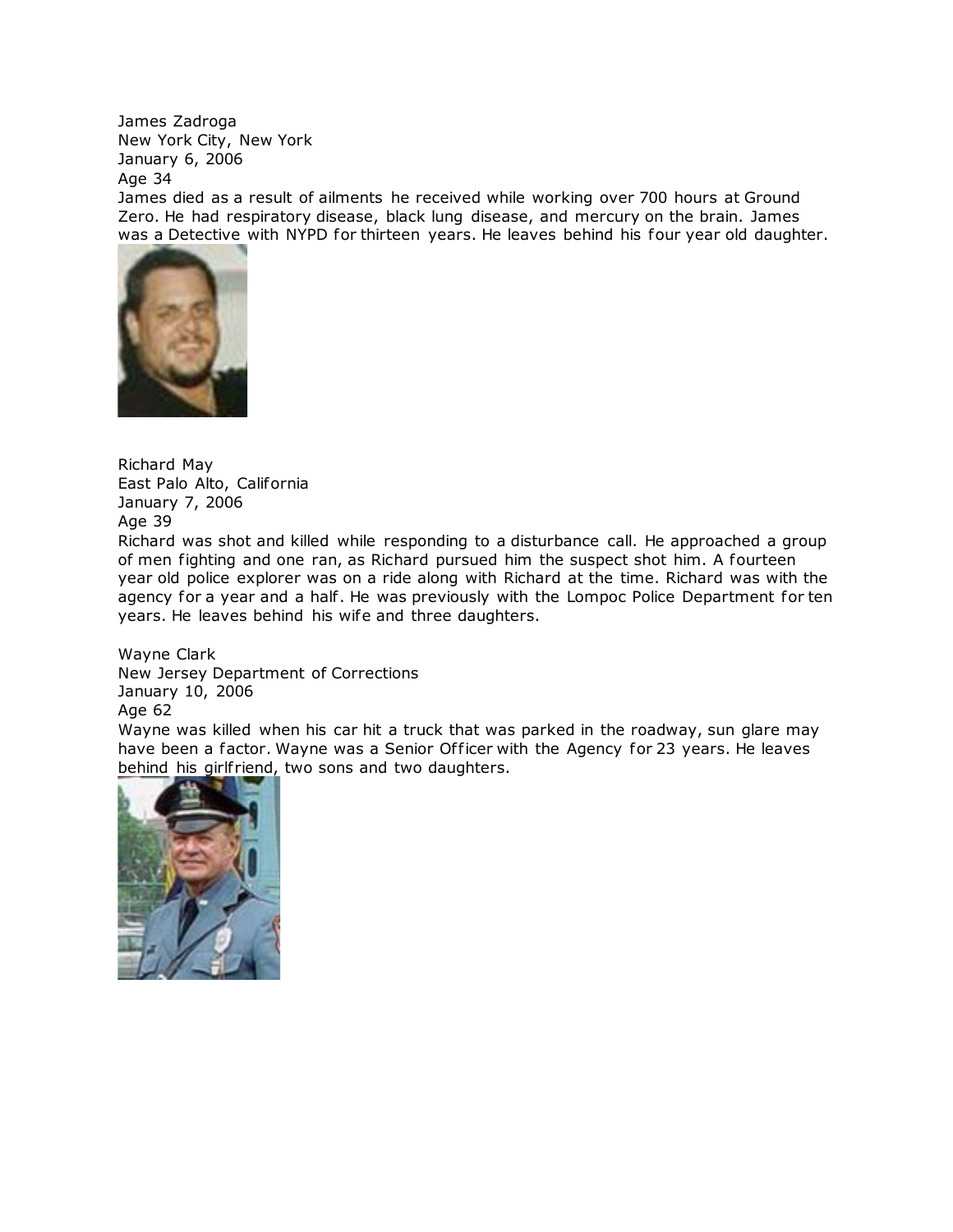Francis (Frank) Hennessy New York City, New York January 10, 2006

Age 35

Frank died of a brain aneurysm while responding to a man with a gun call, he passed out as he got out of his patrol car to talk to the man. He was with the Department for 8 years and worked at the 70th Precinct. Frank leaves behind his wife and two daughters.



Cory Allen Ricks Seward County, Kansas January 16, 2006 Age 33 Cory was killed when his car hit another car that was stopped in the road. He was transporting a juvenile prisoner at the time, both were killed. Cory was a Deputy with the agency. He leaves behind his wife, who is expecting, a son and a daughter.

Matthew Dewayne Myrick Hereford, Texas January 20, 2006 Age 36

Matthew died when his car went off the road and into a ditch where it hit a concrete culvert and burst into flames. He was on the way to the scene of an accident. He was a [Trooper for two years. Matthew](http://www.copadorer.com/memorials/2006.html#thumb) leaves behind his wife and four children.

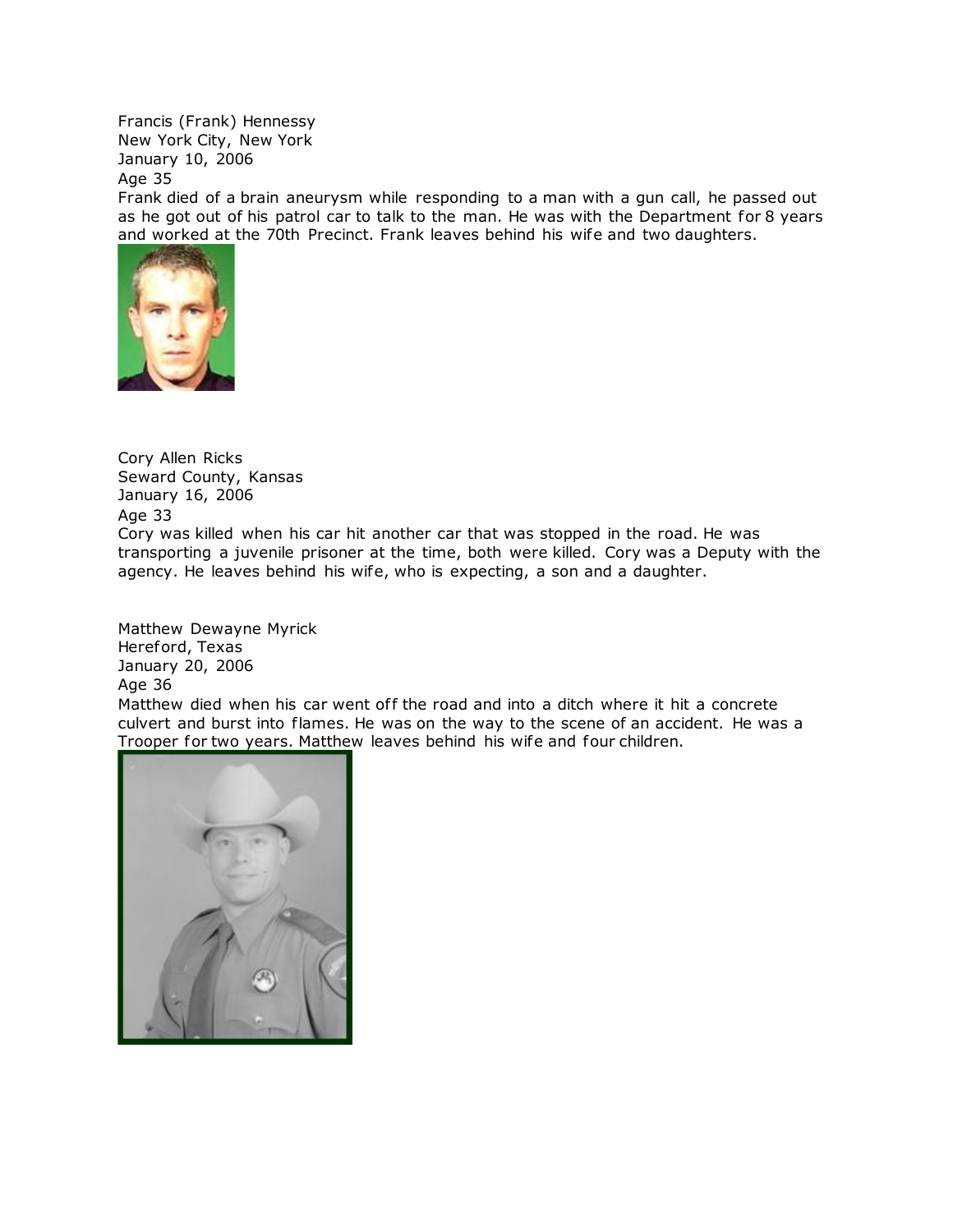John Piskator Key West, Florida January 23, 2006

Age 41

John died of a heart attack while doing physical training. He had just been promoted to Detective the week prior. He was with the Police Department for just under a year. John leaves behind his twelve year old son.



Kevin Lee New York, New York January 27, 2006 Age 31 Kevin died of a heart attack when he was chasing several men that he had under surveillance for possible theft. He was with the agency for ten years. Kevin leaves behind his wife and six year old son.

Jeffery Alan Wroten Maryland State Division of Correction January 27, 2006 Age 44 Jef fery was shot in the face with his own gun when he was guarding an inmate at the hospital. The inmate was apprehended after he escaped. He was with the Department of Corrections for four years and previously with Florida Department of Corrections and West Virginia Department of Corrections. Jef fery leaves behind 5 children.

Henry Prendes Las Vegas, Nevada February 1, 2006 Age 37 Henry was shot and killed while assisting a domestic violence call. Over 50 rounds were fired by the suspect during the altercation. Henry was a Sergeant with the Agency for 14 years. He leaves behind his wife and two young daughters.

Jim Sell Gassville, Arkansas February 4, 2006 Age 63 Jim was killed while attempting to stop a suspect vehicle. The suspect had been involved in a bar room fight involving hitting people with a hatchet. When Jim pulled the suspect over, he was shot once in the arm and twice in the head.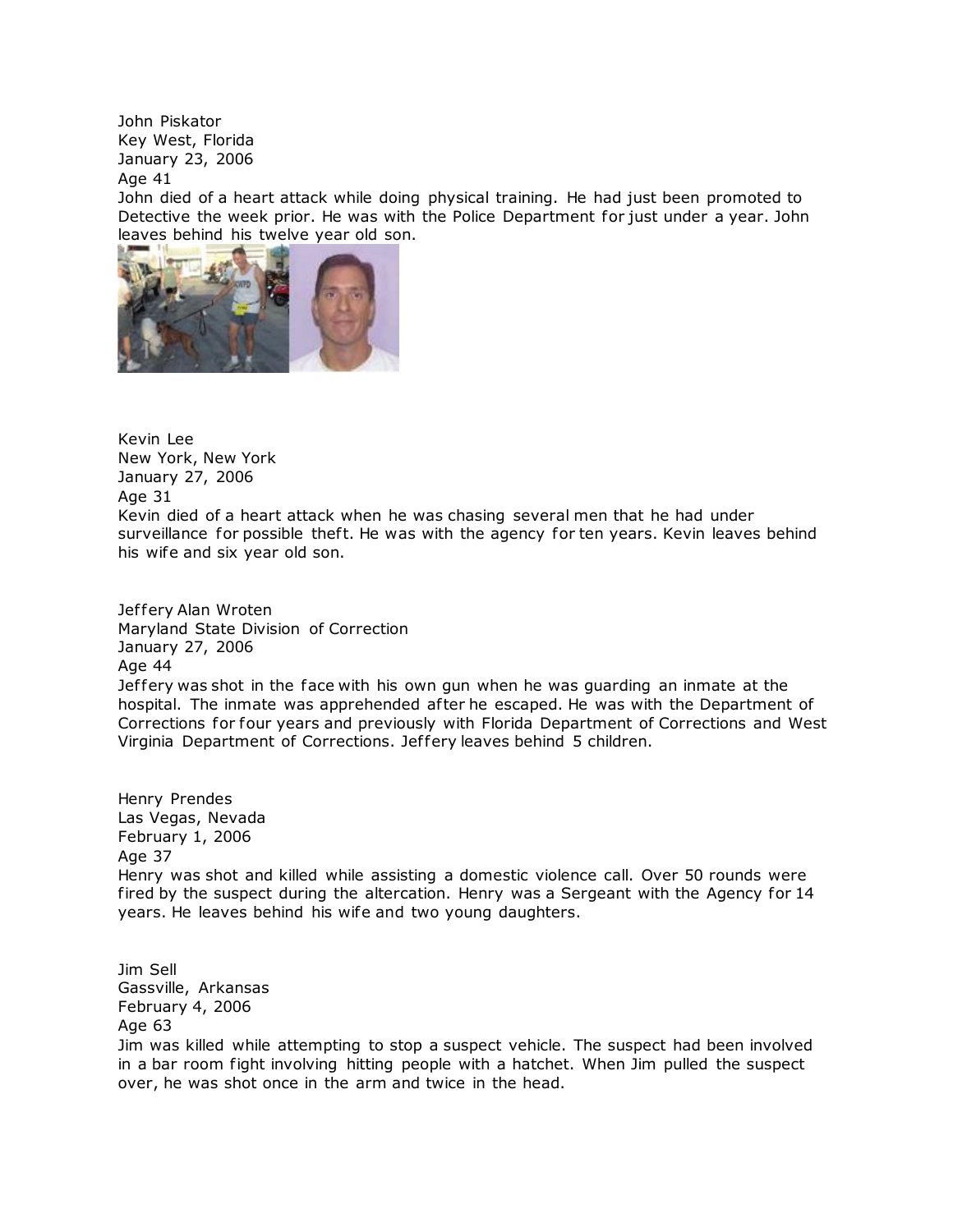Jose "Joe" Gomez Eustis Florida February 5, 2006 Age 34

Joe was shot and killed by a fellow officer who parked his truck down the street and walked up to Joe's house. The officer was looking for his wife who was seeking refuge from him. The suspect of ficer then found Joes wife, Selena and the suspect of ficers estranged wife, Kim hiding in a closet, shooting them both in the head. Joe leaves behind two small [children.](http://www.copadorer.com/memorials/2006.html#thumb)



Selena Gomez Eustis Florida February 5, 2006 Age 29

Selena was shot and killed by a police of ficer who parked his truck down the street and walked up her house. The officer was looking for his wife who was seeking refuge from him. After killing Selena's husband, the suspect officer found Selena and the suspect of ficers estranged wife Kim hiding in a closet, shooting them both in the head. Selena was an administrative assistant in the Tavares Planning, Zoning and Development Department. Selena leaves behind two small children.

Kim Mount Eustis, Florida February 5, 2006 Age 35

Kim was shot and killed by her husband who parked his truck down the street and walked to the house she was staying at seeking refuge from him. After killing a fellow officer who resided at the home, the suspect of ficer found Kim and the fellow of ficers wife, shooting them both in the head. Kim worked with the Eustis Police Department as an administrative clerk. She is also the daughter of a Lake County deputy sheriff. Kim leaves behind two children.

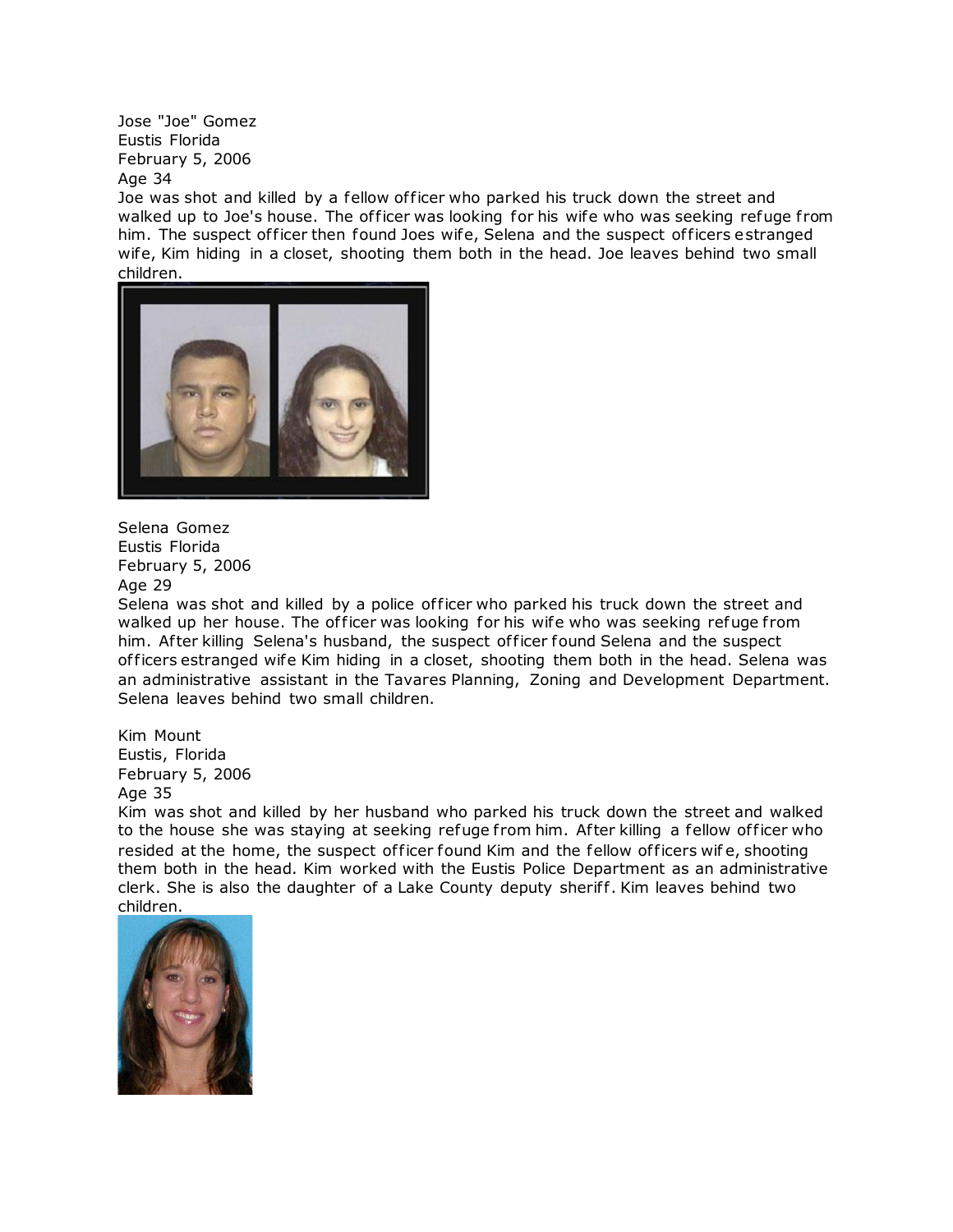Eric Hernandez New York City, New York February 8, 2006 Age 24

Eric died eight days after he was shot by a fellow officer when he was mistakenly taken for a suspect leaving a bar. Eric had been in an altercation with patrons of the bar. When he left the bar and got his bearings back, he pulled out his gun aiming it at an innocent man he had suspected was one of the patrons that attacked him. Another of ficer saw that altercation and shot Eric, not knowing he was a Police Officer.

Steven R. Smith Oklahoma Highway Patrol February 9, 2006 Age 43 Steven died from injuries of a gunshot wound from 7 years earlier while he struggled with a suspect and was shot. He and two fellow officers had responded to reports of a murder in a graveyard. Steven was shot in the neck during the struggle and became quadriplegic. He was in a nursing home until passing away. He had been a Trooper for five years. Steven leaves behind two children.

Stacy McMurrough Lafayette County, Arkansas February 10, 2006 Age 32 Stacy was killed when his car went off the road, overturning in a ditch and he was thrown out of the car. He was on the way to back up another Deputy during a domestic disturbance call. He was a Sherif f Deputy for Lafayette County and also a volunteer firefighter for Stamps Fire and Rescue.

Eric Solorio Chicago, Illinois February 12, 2006 Age 26 Eric died from injuries received two weeks earlier in a car accident when he and his partner were chasing another vehicle. They were cut off by another driver and hit a tree and church building. Eric was with the Police Department for three and a half years. He leaves behind his mother.

Elizabeth Edwards Hardin County, Illinois February 12, 2006 Age 26 Elizabeth died from head injuries when she was in a car accident on the way to the scene of a car accident. Weather conditions caused her to lose control of her car and hit a tree. She was a Deputy Sheriff.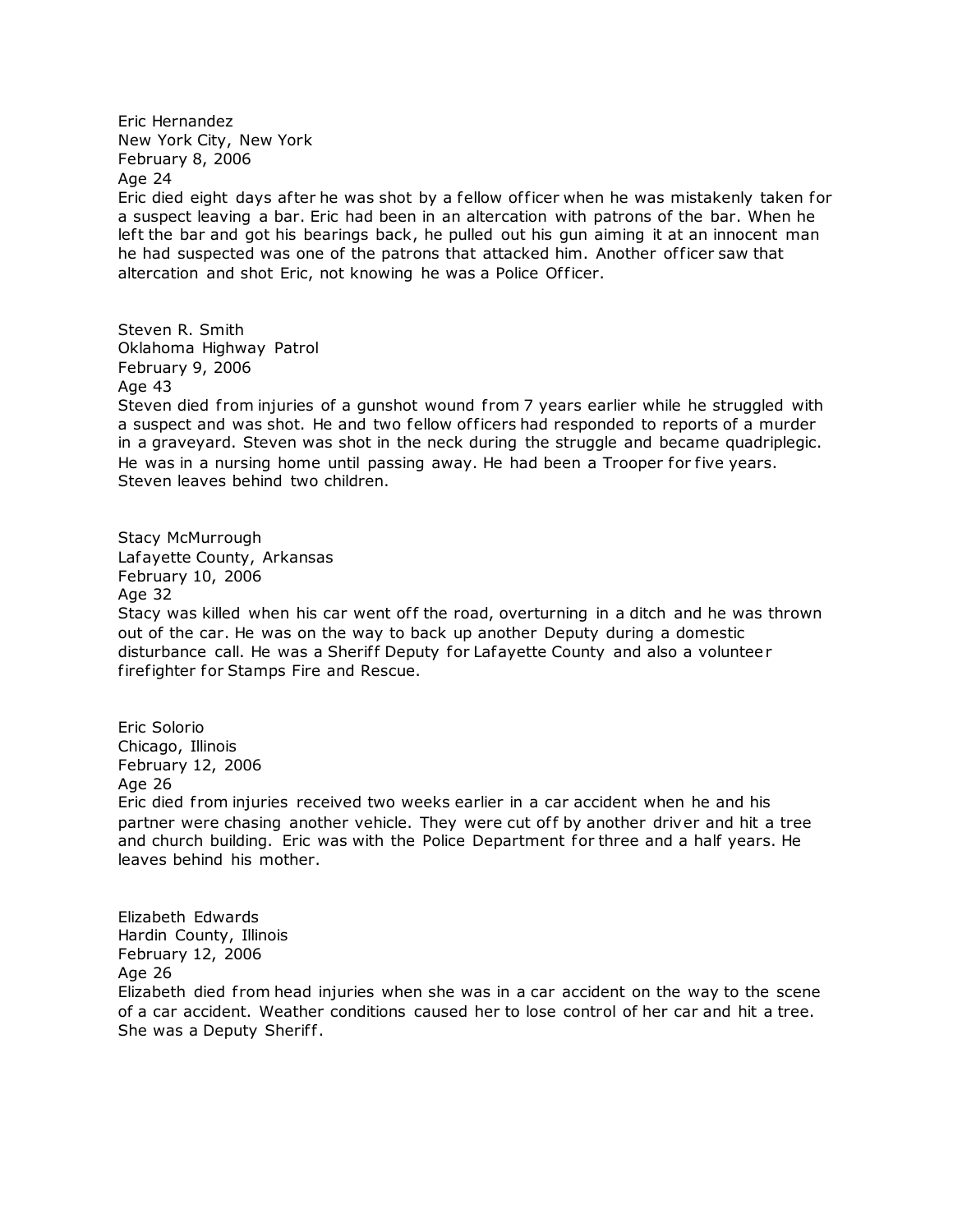Ryan Seguin Broward County, Florida February 15, 2006 Age 23 Ryan was killed while pulling over a vehicle on the highway. Another vehicle came up from behind striking him. Ryan was a Deputy Sheriff for three years. He leaves behind his parents of whom his father is a retired police officer.

Stephen Hahn Eau Claire County, Wisconsin February 16, 2006 Age 62

Stephen was killed when a vehicle lost control on the interstate, crossed the median and hit the transport van he was driving. A semi-truck also hit him from behind. Stephen was a Captain of the agency for thirty one years. Af ter retiring he became a Special Deputy for nine years. He leaves behind his wife and two children.

Earl Scott California Highway Patrol February 17, 2006 Age 36

Earl was shot in the head and killed while walking back to his car af ter getting the registration of a driver he stopped for speeding. Another driver saw the incident and called the police. The suspect was identified by his registration still in Earl's hand. He turned himself in. Earl was with the agency for nine years. He is from a family of law enforcement of ficers including his father, two uncles and a cousin. He leaves behind his father, stepmother and sister.

Herman W. Brooks De Ridder, Louisiana February 17, 2006 Herman died 8 years after being struck by a vehicle while assisting at the scene of an accident. He was a Lieutenant with the agency for thirteen years. Herman leaves behind his wife, children and grandchildren.

Kevin C. Manion Virginia State Police February 18, 2006 Age 27 Kevin was accidentally shot and killed while he and another Trooper were looking at a pickup that was being moved and a shot gun in the truck accidentally discharged. He was wearing his vest at the time. Kevin was with the agency for two and a half years.

Donna Kay Walden Mode, Illinois February 20, 2006 Age 60 Donna was a Corrections Officer with Effingham, Illinois Sheriff's Department. She leaves behind her husband, two sons, a brother and three grandchildren.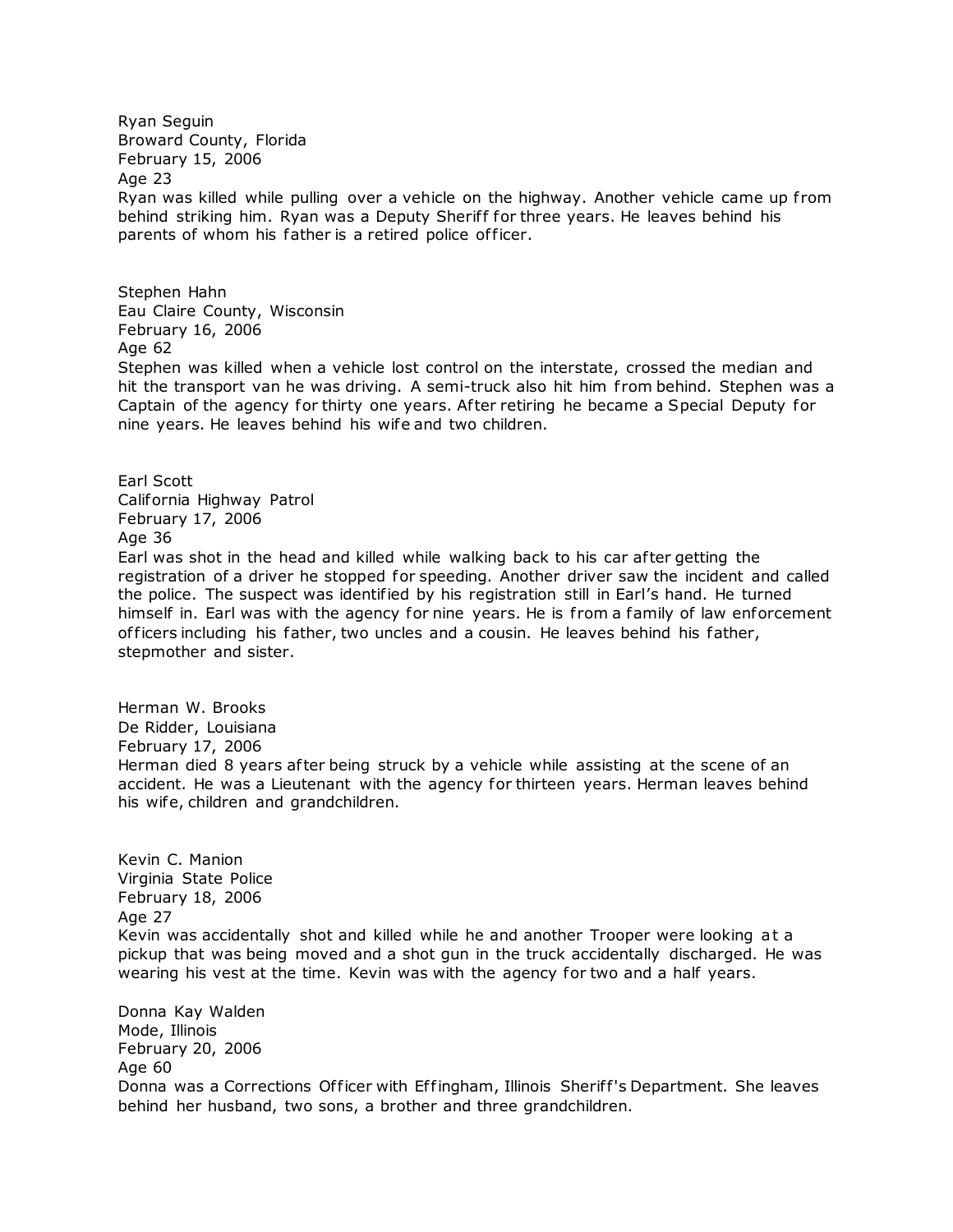Louis W. Hoover Jr. Baltimore, Maryland June 12, 1944 February 21, 2006 Age 61 Louis died of a heart attack less than one year after retirement. He was with the Baltimore City Police Department for 25 years. Louis leaves behind his wife, Anna and four children - John, Debra, Brian and Officer Jason Louis Hoover who is carrying on the family tradition of #970.

Kyle Ballard Pasadena, California February 24, 2006 Age 30 Kyle died from a heart attack after completing a 6-mile run during a training exercise. He was with the department for 8 years. Kyle leaves behind his wife and three sons.

Gregory John Bailey Ranch Cucamonga, California February 25, 2006 Age 36 Greg was killed when a drunk driver struck him as he was on the highway during a traf fic stop. He was with the Highway Patrol for ten years. Greg had just returned from tour in Iraq. He leaves behind his wife, two daughters, two sons and his parents.

Juan Serrano Tampa, Florida February 25, 2006 Age 49 Juan was killed when his car was hit by a drunk driver. He was a Detective with the Mayor's office and the Mayor's personal protection officer and driver. He had just left the Mayor at a function. Juan was with the Police Department for seventeen years. He leaves behind his wife and three children.

K9 Officer Berry Tuscaloosa, Alabama February 26, 2006 Age 7 1/2 Berry died in his sleep of a possible heart attack. He was with the Tuscaloosa Sheriff Department for nine years. See a photo of Berry and his partner here. [In Loving Memory of Berry](http://www.copadorer.com/memorials/berry.htm)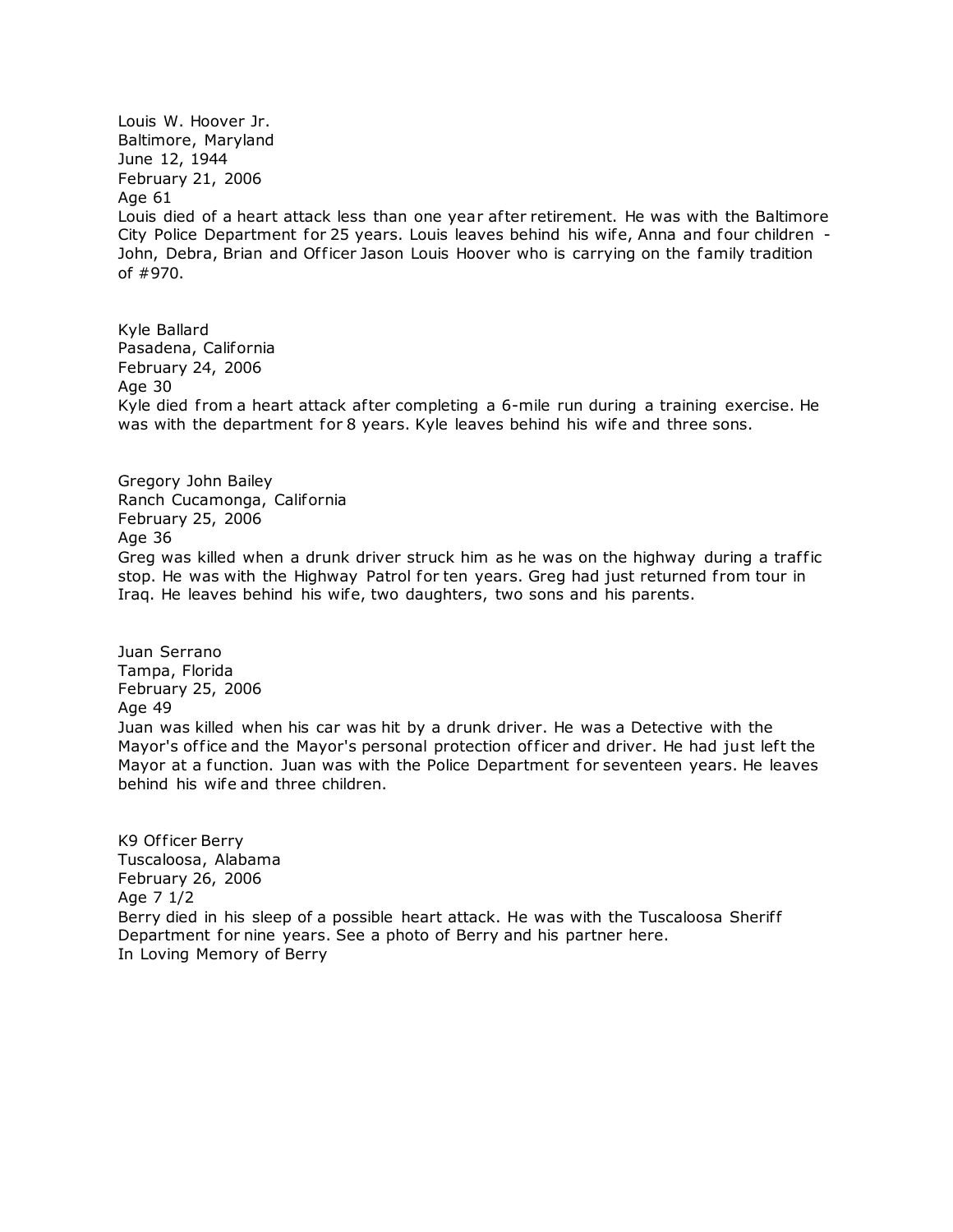Joseph Corr New Hartford, New York February 27, 2006

Age 30

Joseph was shot and killed while he was in pursuit of suspects that had robbed a jewelry store. He was with the Police Department for six years. Joseph leaves behind his wife, baby daughter and his parents.



Andrew J. (AJ) Sperr Rochester, New York March 1, 2006 Age 33

AJ was shot and killed in Big Flats when he stopped a car for a traffic violation. He was unaware that the suspects had just committed a bank robbery. AJ was a Trooper with the State Police for ten years. He resided in Caton and grew up in Rochester, New York. AJ leaves behind his parents and ten siblings.



Jeremy Newchurch Assumption Parish, Louisiana March 1, 2006 Age 31 Jeremy was shot and killed during a drug bust, with another officers fire arm, when a suspect tried to take it. Jeremy was a Sergeant with the agency for eight years.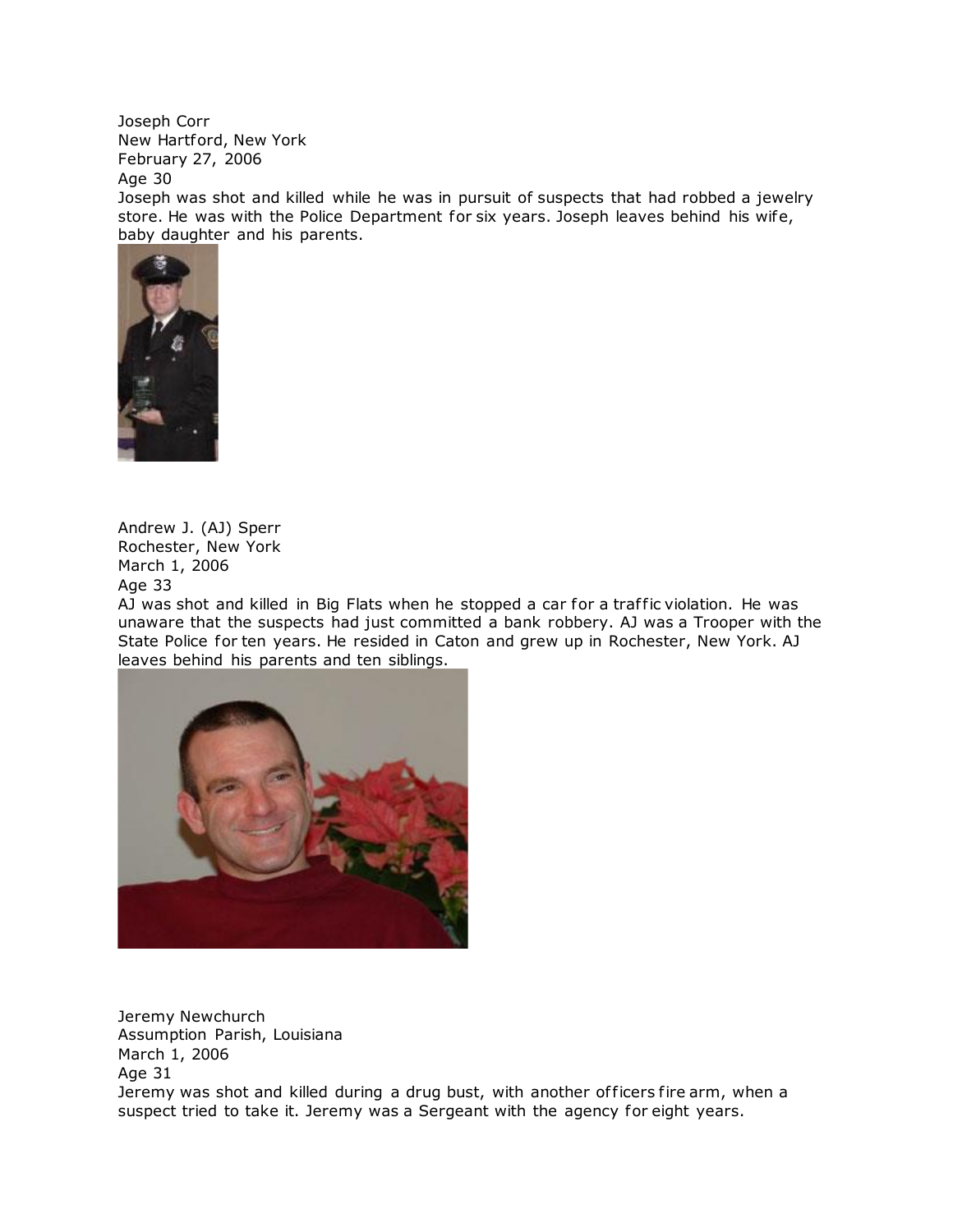Matthew J. Melchiondia Watchung, New Jersey March 8, 2006 Age 31

Matthew was called to assist fellow undercover detectives in a traffic stop involving suspected stolen vehicles. With emergency equipment activated, he passed several slow moving vehicles in an attempt to approach the suspect's car. One vehicle in front of him proceeded to make a left turn as he was trying to pass it. The vehicle struck his patrol car behind the front wheel, causing Matt's car to spin around and strike a tree in the driver's side door he died instantly. Matt was a decorated and dedicated of ficer and served on the police force for six years. In January 2006, he earned his Masters Degree from Centenary College in Hackettstown, NJ. He is survived by his wife Lynn, of 5 months, his parents, and brother, who is also a Watchung police officer.

Erin S. Frasier U. S. Air Force Security Police March 13, 2006 Age 18 Erin was killed when her car missed a curve in the road and overturned when she was patrolling Edwards Air Force Base.

Nicholas D. (Nick) Greenig U.S. Dept. of Homeland Security - Border Patrol March 14, 2006 Age 28 Nick was killed in a car accident on the Tohono O'odham Indian Reservation in Pima County, Arizona, when he and his partner hit a bull that was walking across the highway. Nick was a Senior Patrol Agent with the agency for four years.

James McGrane Jr. Bernalillo County, New Mexico March 22, 2006 Age 38 James was shot and killed while making a traffic stop. The suspect shot him twice and fled. James was a Deputy Sheriff with Bernalillo County Sheriff's Department for 2 1/2 years and previously with New Mexico State Police and the U.S. Postal Inspection Service for 10 years. He leaves behind his wife and parents.

Joseph Whitehead Bibb County, Georgia March 23, 2006 Age 36

Joseph was shot in the face and chest and killed when he and other Deputy Sheriff's served a search warrant during a drug investigation. He was wearing his vest. Joseph was with the agency for eleven years. He leaves behind his wife and three children.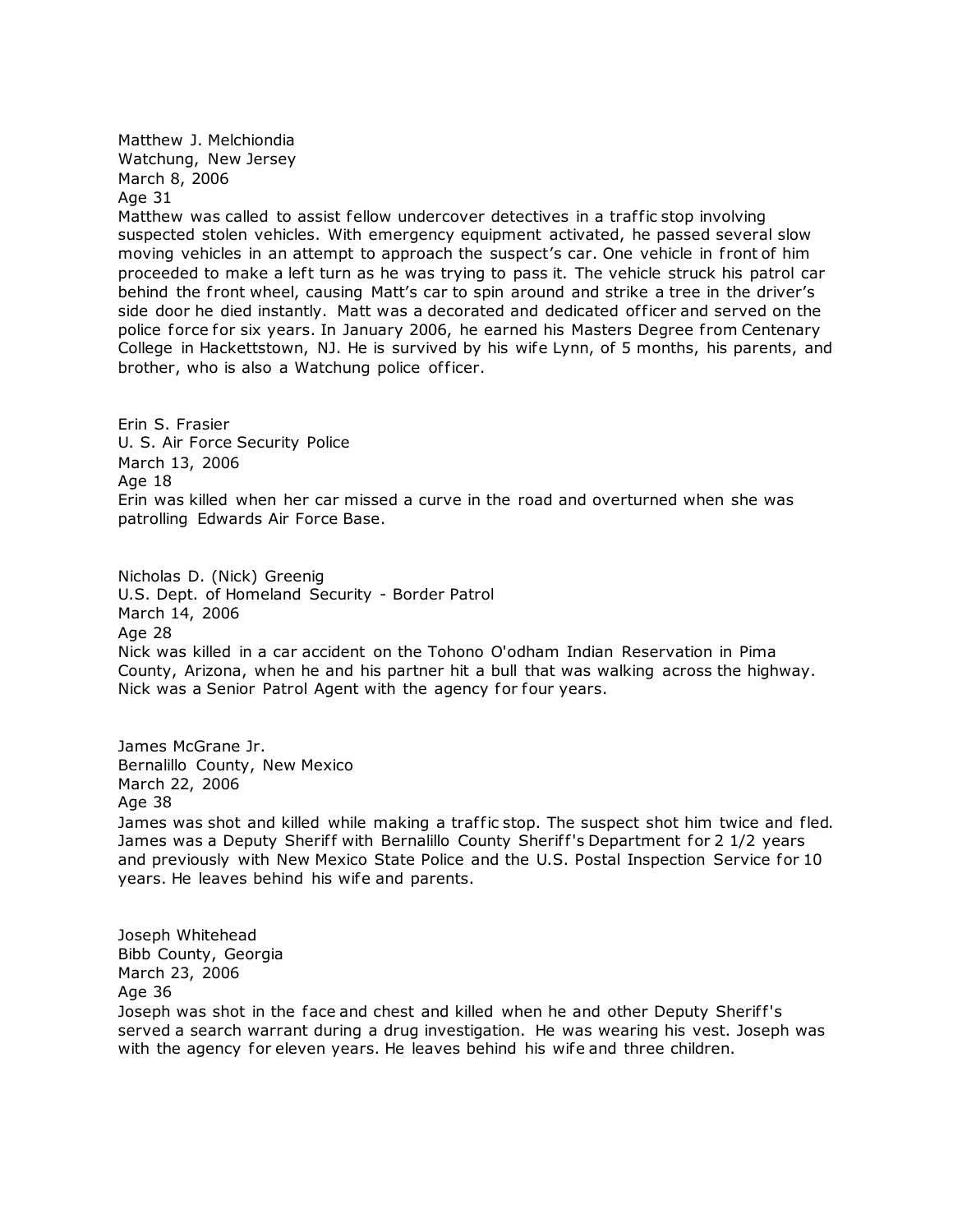Pierre Bain Lancaster, California March 23, 2006 Age 45

Pierre was killed when he was trying to pass another vehicle and lost control of his motorcycle. He was on his way to assist another of ficer that was following a car with robbery suspects in it. An elderly male in an SUV making a left turn never saw Pierre's motorcycle and turned in front of him. While making an evasive maneuver, Pierre lost control of his motorcycle and crashed. He was a Deputy with the Lancaster Sheriff's Office for fifteen years. He leaves behind his wife and three daughters.

Gerard Burke Jr. Metropolitan, District of Columbia March 23, 2006 Age 39 Gerard was killed in a car accident when he had just called in a possible stolen car and his car went over the center line, hit a parked car and then hit a moving car. He was a Sergeant with the Police Department for sixteen years.

Michael Byrd Jr. Pascagoula, Mississippi March 27, 2006 Age 26 Michael was killed when he was thrown from his motor bike and hit by a truck.

Maria Cecelia Rosa Long Beach, California March 28, 2006 Age 30 Maria was shot and killed while she was walking to her car to go to work at her home. It was 6:00 a.m. and the person who shot her is unknown. Maria was a Deputy with the Los Angeles County Sheriff's Office for six years.

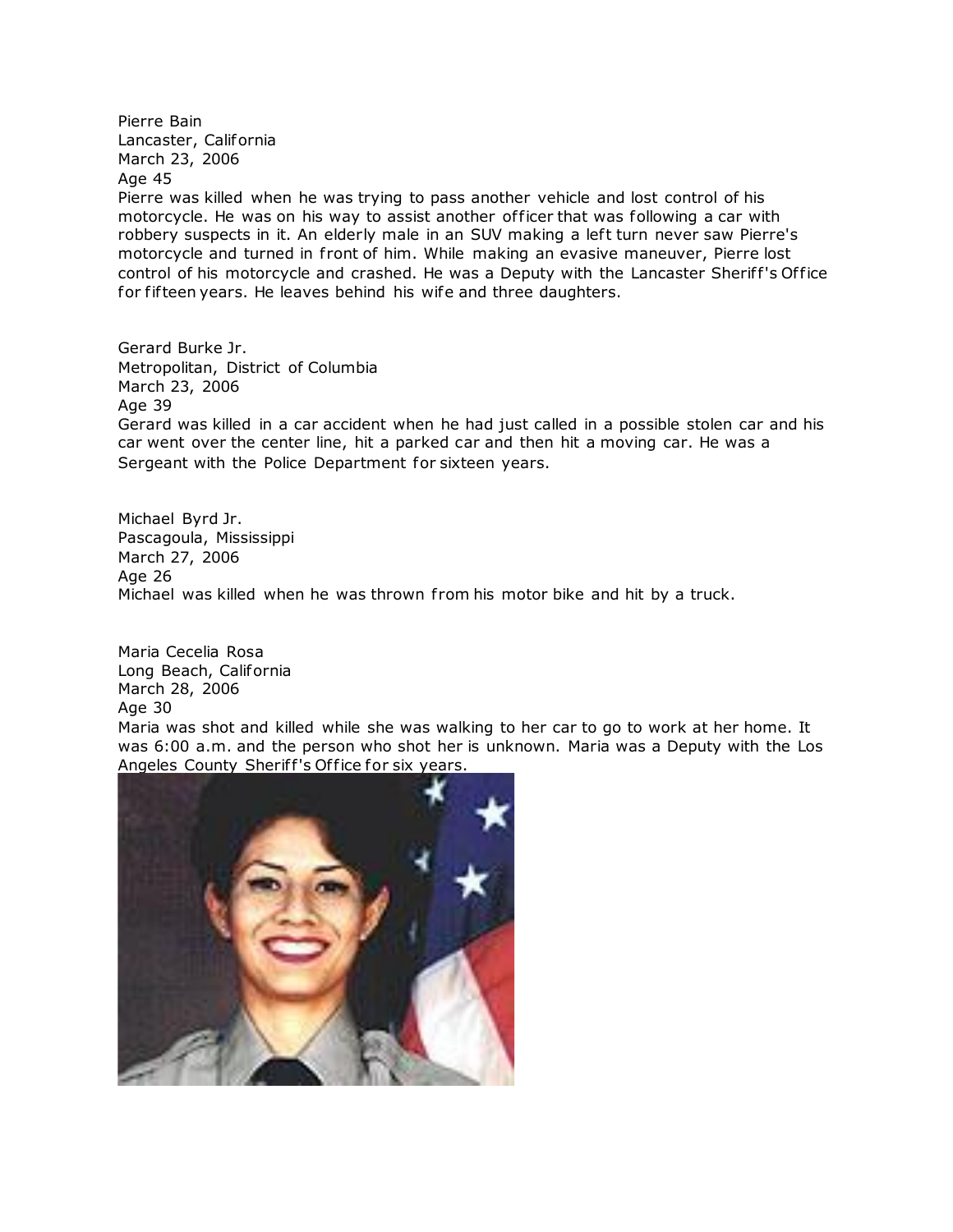Joe Prock Caddo Parish, Louisiana April 1, 2006 Age 52 Joe was shot in the head and set on fire inside his mothers' home when he walked in on a home invasion. His mother did get away from the now missing suspects. Joe was the Fire Captain at the Greenwood fire station in Caddo Parish for more than 30 years, once being named career firefighter of the year in 1996. He leaves behind his mother, wife, son, daughter and 5 year old grandson. Anthony Maurice Andrews Saraland, Alabama April 7, 2006 Age 33 Anthony died of a heart attack a week after jogging during a physical fitness program. He was at one time a member of SWAT, with the bike unit and the honor guard. He also spent two years in Iraq helping to train local police. Anthony leaves behind his wife and three children. Steven Vitale New York City, New York April 10, 2006

Age 55

Steven was shot numerous times by a fellow law enforcement of ficer in a fit of road rage. He and his wife were getting out of the car at a store when the fellow officer shot him after following Steven and his wife because he was cut off on the interstate. Steven was retired from the Port Authority. The officer that shot him was a retired NYPD officer. He leaves behind his wife and three daughters. Note: Steven was awarded the PA's Medal of Valor for his heroism after the 1993 World Trade Center bombing.

R. Scott Sumner Chelsea, Michigan April 13, 2006 Age 43 Scott was killed in a helicopter crash while assisting in a pursuit of a suspect on foot. He was Chief of Police and with the Police Department for 19 years. Scott leaves behind his wife and two sons.

Matthew Tuttle Chelsea, Michigan April 13, 2006 Age 28 Matthew was killed in a helicopter crash while assisting in a pursuit of a suspect on foot. He was a Reserve Officer and served as Captain with Chelsea Area Fire Authority. Matthew leaves behind his wife.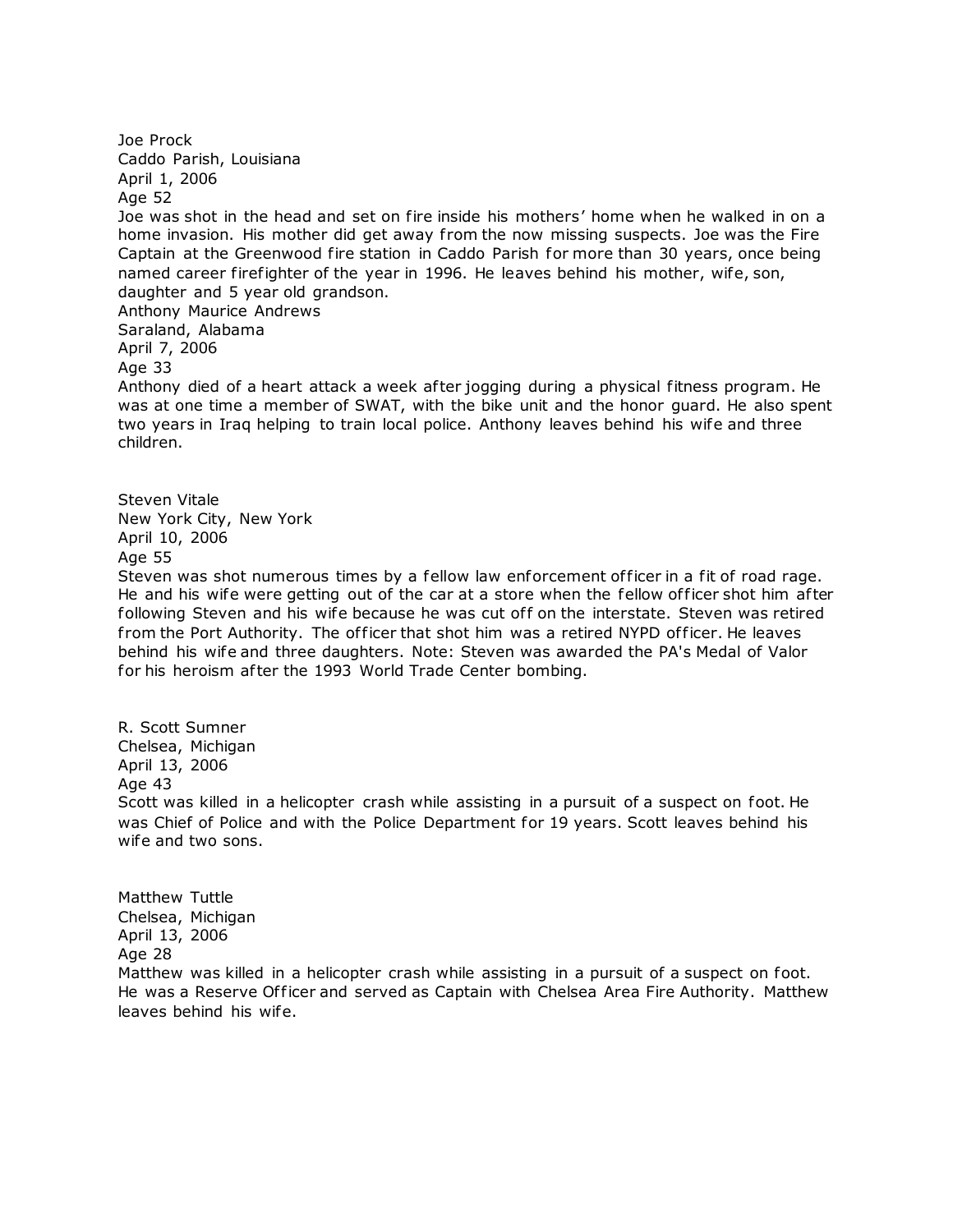Scott Severns South Bend, Indiana April 23, 2006 Age 36

Scott was shot and killed by a juvenile during a botched robbery. He was talking to a friend at his car when they were approached by the suspects and he tried to protect a friend he was with. The suspects shot Scott several times in the torso and when he was down, they shot him in the neck and the head. Scotts' father and grandfather were also Police Officers. He was a Corporal and with the agency for 8 years. Scott leaves behind his parents, grandmother, sister and brother. Note: Scott was of ficer of the year in 2004.



Craig J. Todeschini Pompey Hill, New York April 23, 2006 Age 25

Craig was killed when he was chasing a motorcycle that was going over 100 mph. He lost control of his car and it struck a tree. Craig was a Trooper with New York State Police for almost four years. He leaves behind his pregnant wife.

Jeremy Chambers Cahokia, Illinois April 24, 2006 Age 27

Jeremy was killed in a car accident when he was hit head on by a pickup truck. The impact overturned his car and he was trapped inside, he died of his injuries. He was with the agency for almost three years. Jeremy is from a family of police officers. His father is a retired captain with the Cahokia Police. His brother is a St. Louis County of ficer and his sister is married to a police officer.

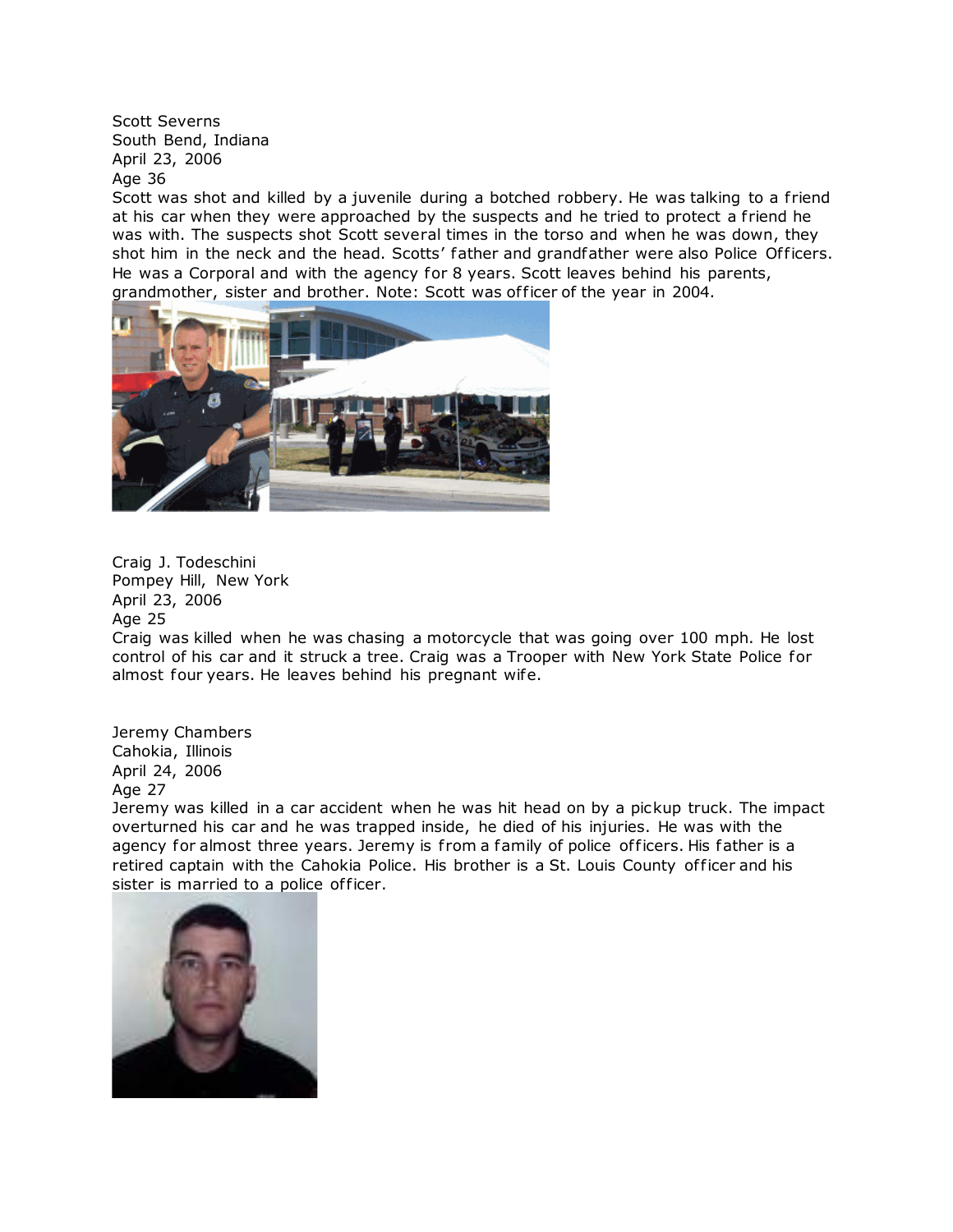Robert Daniel Targosz Gilbert, Arizona April 30, 2006 Age 37 Robert was killed when he was struck while driving his motorcycle by a drunk driver. He was with the Police Department for twelve years. Robert leaves behind his wife.

Darryl Tsujimoto San Francisco, California May 1, 2006 Age 41

Darryl died of a heart attack after running a half mile exercise with a canine and locating a fellow officer who was playing the suspect. He was with the Police Department for fifteen years. Darryl leaves behind his fiance'.



Eduardo Chavez Highway Patrol, Texas May 2, 2006 Age 30

Eduardo was killed when his car went out of control and rolled over while responding to assist his brother, another officer, in a narcotics arrest. Eduardo was a Trooper for Texas Highway Patrol for three and in law enforcement for seven years. He leaves behind his wife who is with child.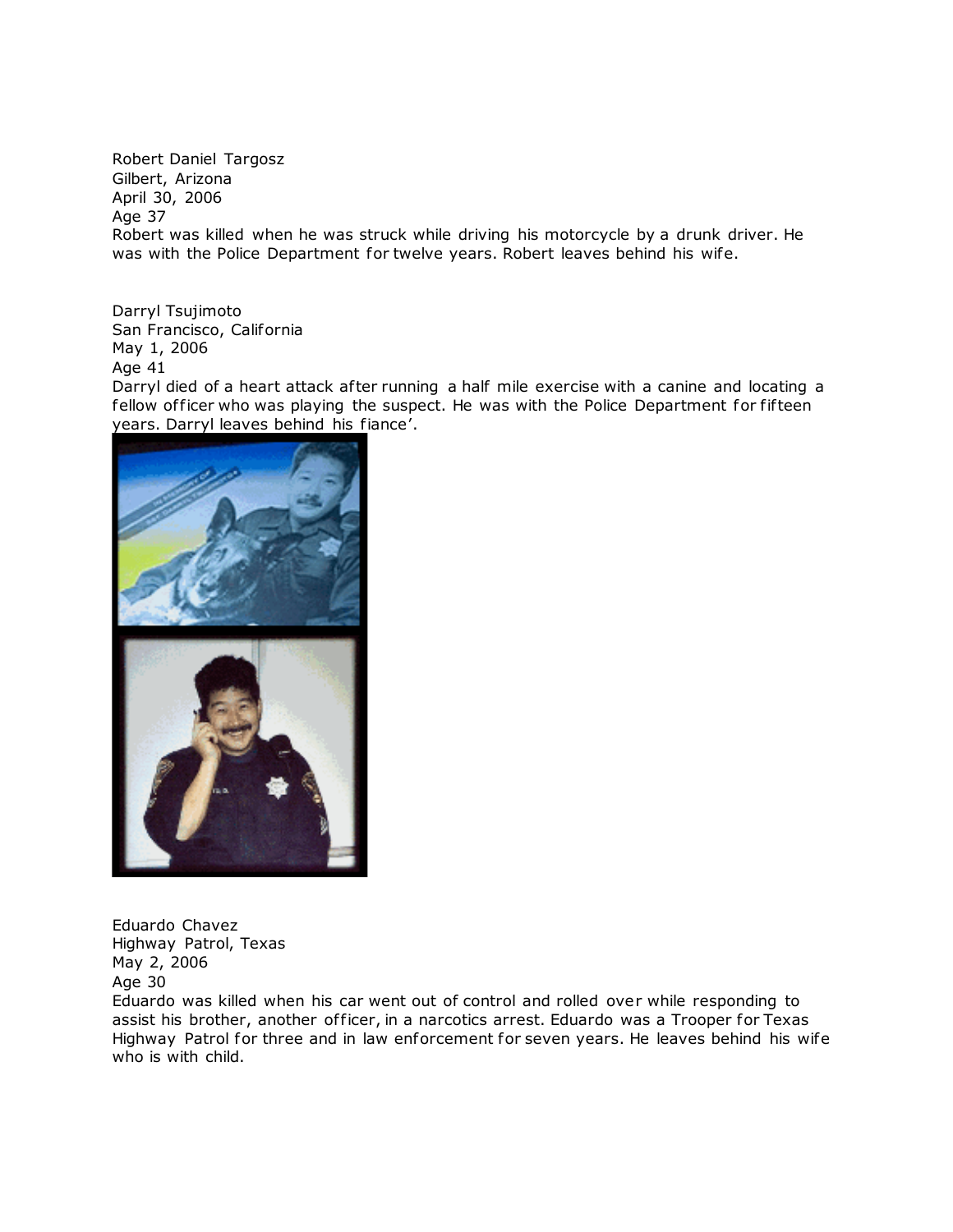Dimitrios (Jimmy) Theodorou Brooklyn, New York November 22, 1983 May 6, 2006 Age 23

Jimmy was killed on the Belt Parkway when his car was hit from behind and his gas tank exploded. He was not on duty at the time. Jimmy loved being a cop and died far too young, his spirit will remain with us all here forever. He was with the NYPD for just short of a year. He leaves behind his parents, a brother, his girlfriend of seven years and all who were touched even briefly in their lives by him.



Gary Skerski Philadelphia, Pennsylvania May 8, 2006 Age 46

Gary was shot in the neck and killed responding to robbery at a bar. He was with the department for sixteen years. He leaves behind his wife, son and a daughter.

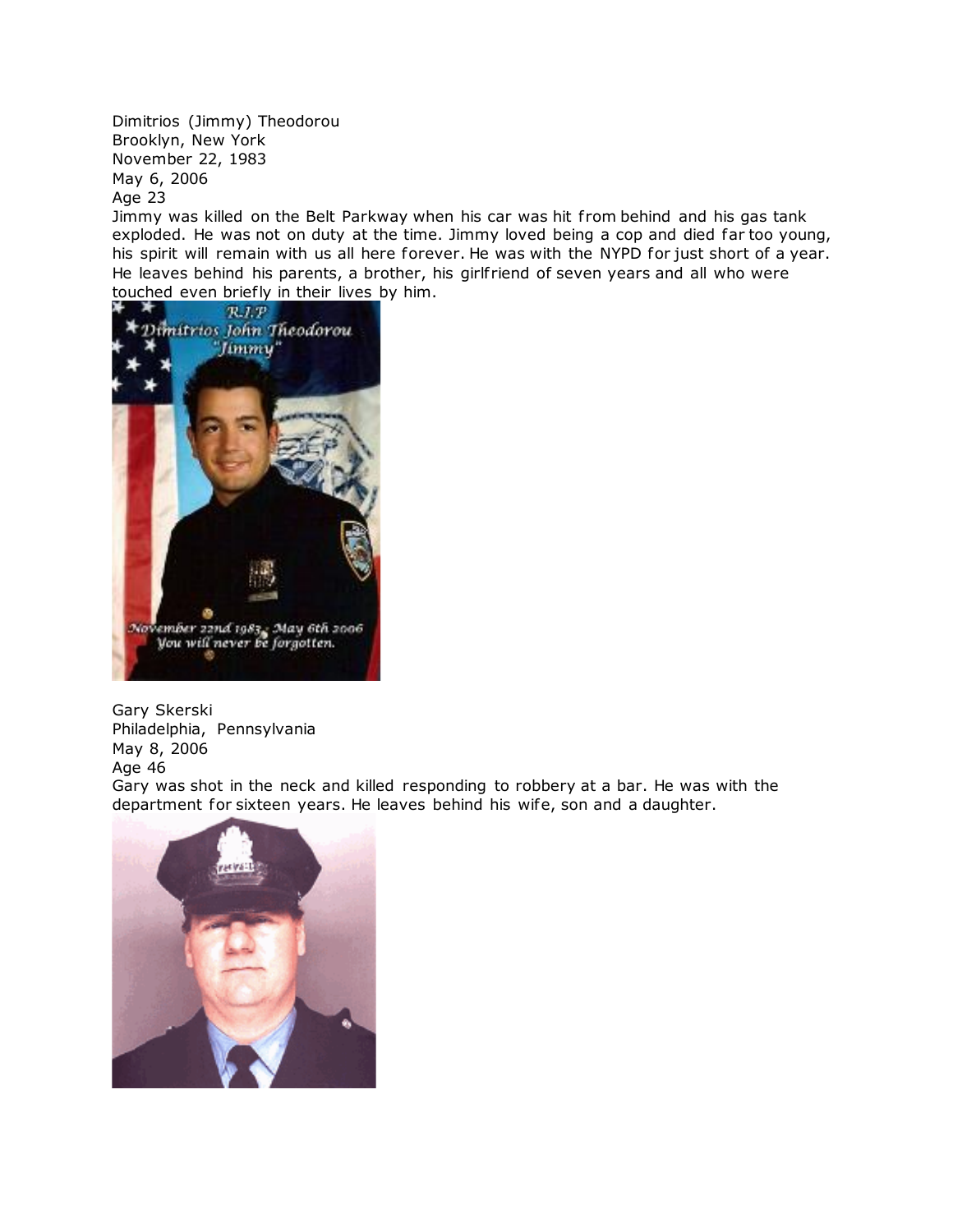Vicky O. Armel Fairfax, Virginia May 8, 2006 Age 40

Vicky was shot and killed by a carjacker who drove into the police station's back parking lot and started shooting at officers with an AK-47. She was a Detective with the agency for nine years. Vicky leaves behind her husband, who is also an of ficer, a son age seven and a daughter age four.



Rudy Mesa San Marcos, Texas May 8, 2006 Age 56

Rudy was killed when a roadside bomb exploded in Iraq. He was a retired of ficer and had been in Iraq for one month. He had left for Iraq to assist in training police officers just a few days after his retirement. In Rudy's career he served two tours of duty in Vietnam earning many medals and commendations, including a Bronze Star, a Meritorious Service Medal, an Army Commendation Medal, an Army Achievement Medal and the Vietnam Service Medal with seven service stars. He retired from the military in 1992 as a sergeant first class and was a Deputy for Bexar County sheriff's department for a year. Rudy joined the San Marcos police in 1994. Rudy leaves behind his wife.

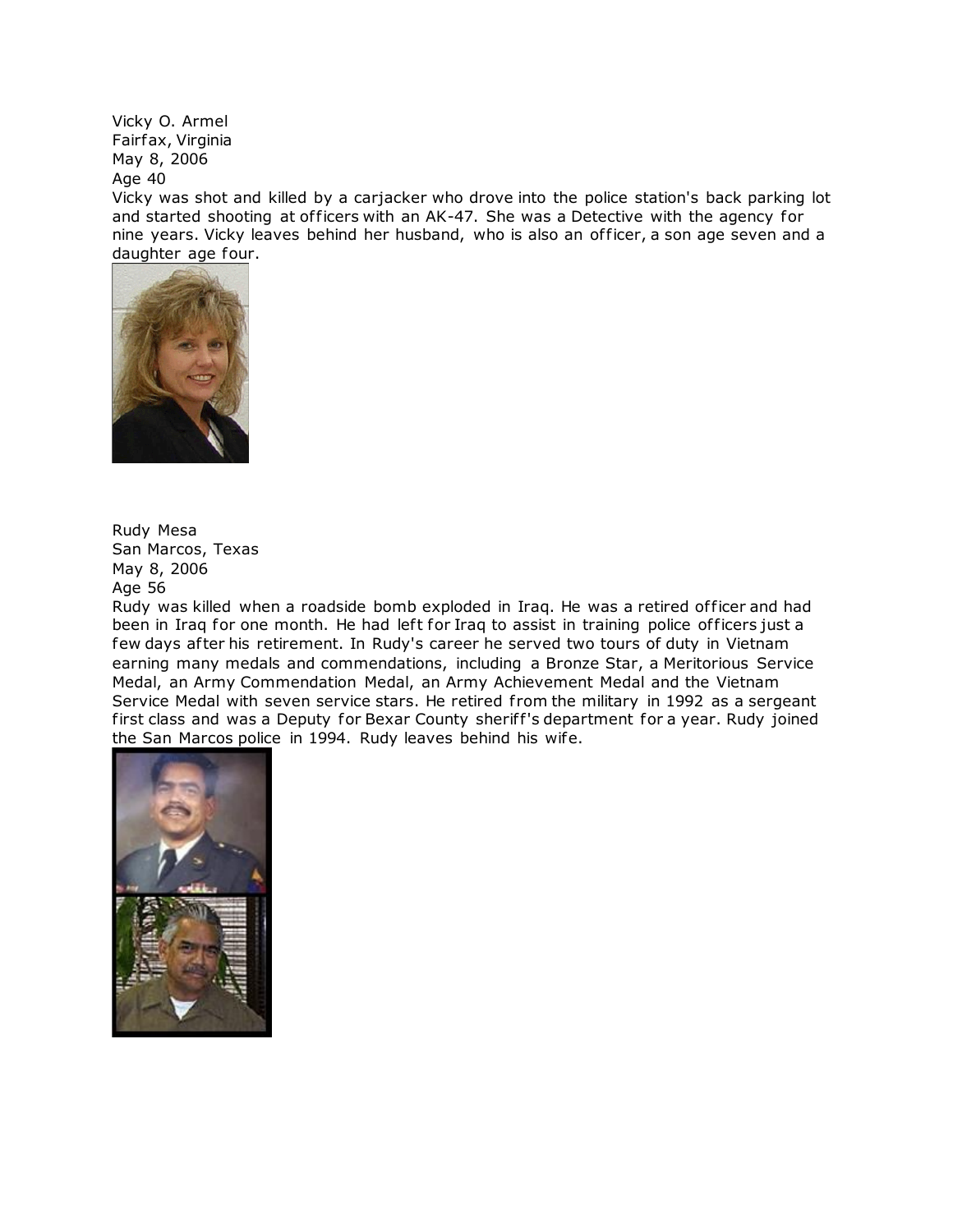Keith Lyon Knoxville, Tennessee May 9, 2006 Age 42

Keith was killed when his car was hit head on by a driver on a narrow two lane road. Keith was with the Knox County Sheriff's Office for eighteen years. He began his career in 1988 as a correctional officer, promoted to jail sergeant in 1991, jail lieutenant in 1993 and jail captain in 1995. In 1996, Keith was promoted to assistant chief deputy of administration, and then to assistant chief deputy in 1997. A total of eighteen years in law enforcement. Keith leaves behind his wife.



Bill Jones Kingston, Tennessee May 11, 2006 Age 53

Bill, a Deputy Sheriff, and a friend who was with him on a ride-a-long were found shot to death on the side of the highway. Two brothers that had a vendetta against local of ficials were to blame for the shootings. Bill had been with the agency for nine months but in the occupation of law enforcement for twenty five years.

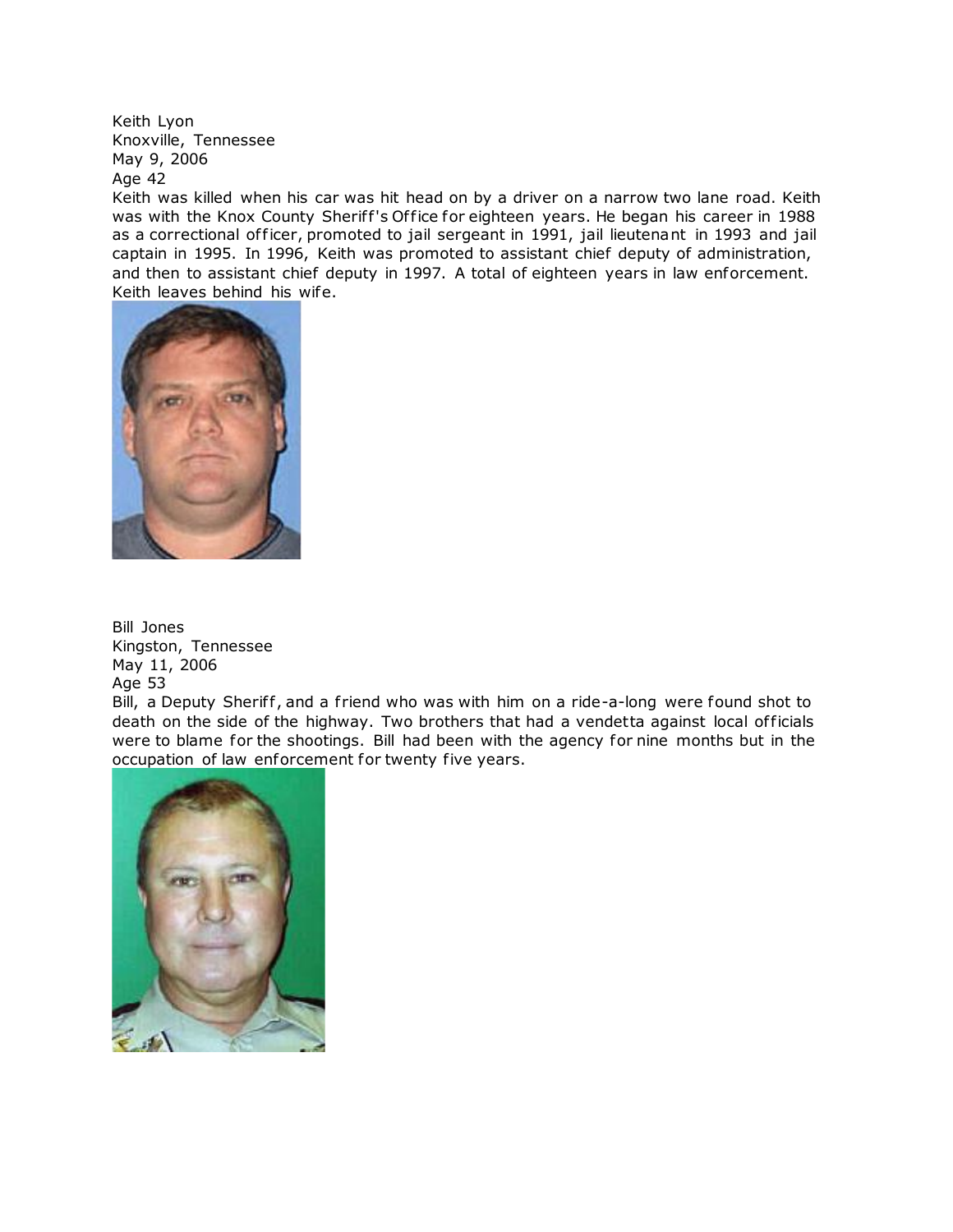Robert Kearse Columbus, Georgia May 11, 2006 Age 39 Robert died while having an asthma attack in his patrol car at a gas station. He did try to call for help but was unable to breath to complete the call.

Rodney Todd Miller Bondville, Illinois May 12, 2006 Age 40 Rodney was killed when his car was struck by another vehicle. He was a Sergeant with State Police for sixteen years. Rodney leaves behind his wife, two sons; and his mother, father and sister.

Gregory Dean Stewart Beeville, Texas May 15, 2006 Age 32 Gregory died a week after wounds he received after being shot outside a club. He was on Army National Guard Training and he and a f riend were approached by a man who tried to rob them outside the club. Gregory was with the Police Department for seven years. He leaves behind his wife, son, parents, a sister and two brothers.

Michael E. Garbarino Fairfax County, Virginia May 17, 2006 Age 53

Michael died from five gunshot wounds he received 9 days after a carjacker drove into the police station's back parking lot and started shooting at of ficers with an AK-47. Michael was sitting in his car at the time. He was a Master Police Officer for twenty three years. Michael [leaves behind his wife, two child](http://www.copadorer.com/memorials/2006.html#thumb)ren; and his mother, father and brother.

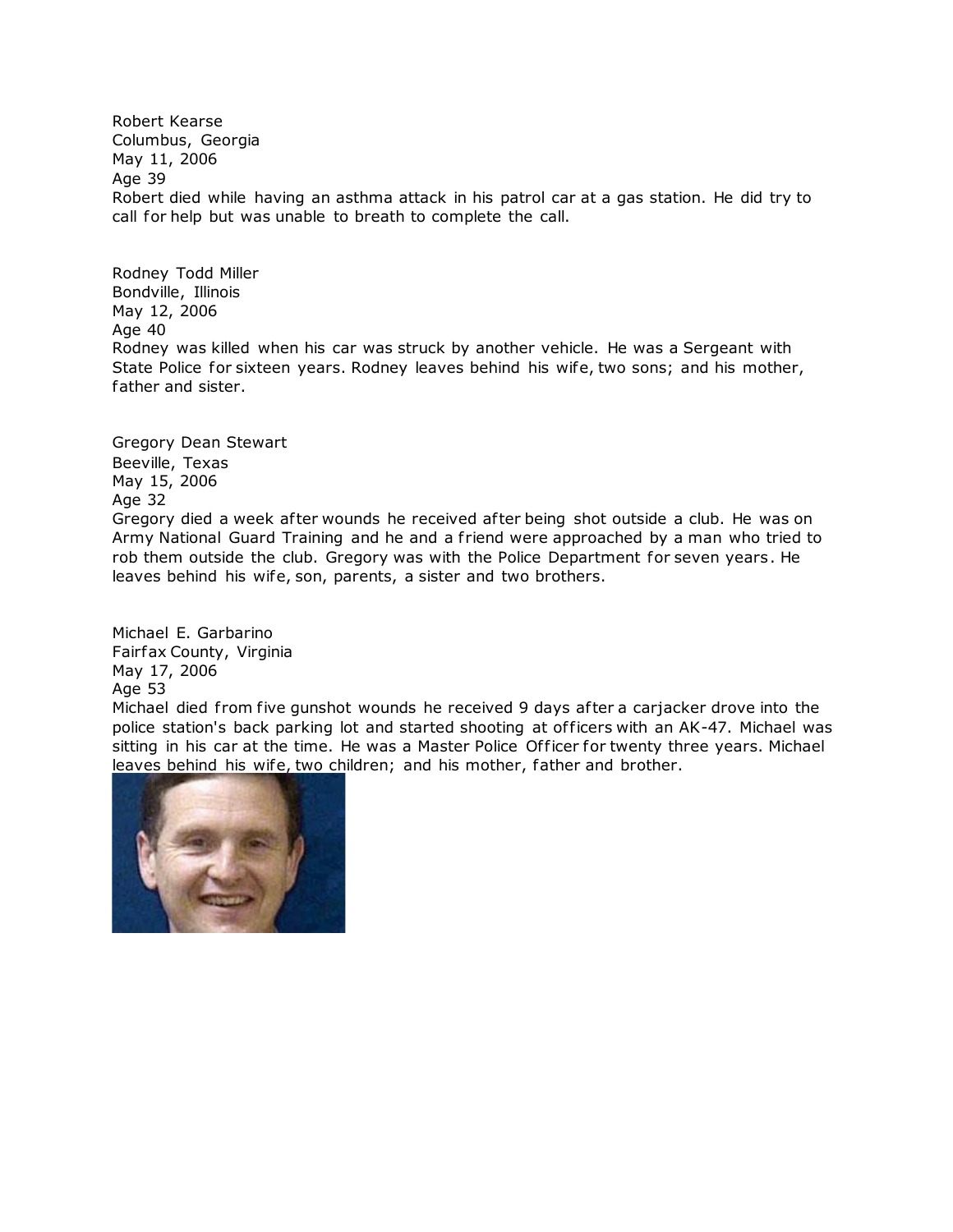Anthony A. Byrd Baltimore, Maryland May 19, 2006

Age 31

Anthony was killed in a car accident when another patrol car struck his patrol car while he was on his way back to the station. The other of ficer was on his way to assist on a domestic violence call. He was with the Police Department for eleven years. Anthony leaves behind his wife and two young daughters.



Seneca Darden Norfolk, Virginia May 21, 2006 Age 25

Seneca was shot several times and killed by a fellow officer that did not recognize him while he was holding his gun and taking a person into custody. Seneca was with the Police Department for four years. He leaves behind his wife and a five year old daughter.





Wedding De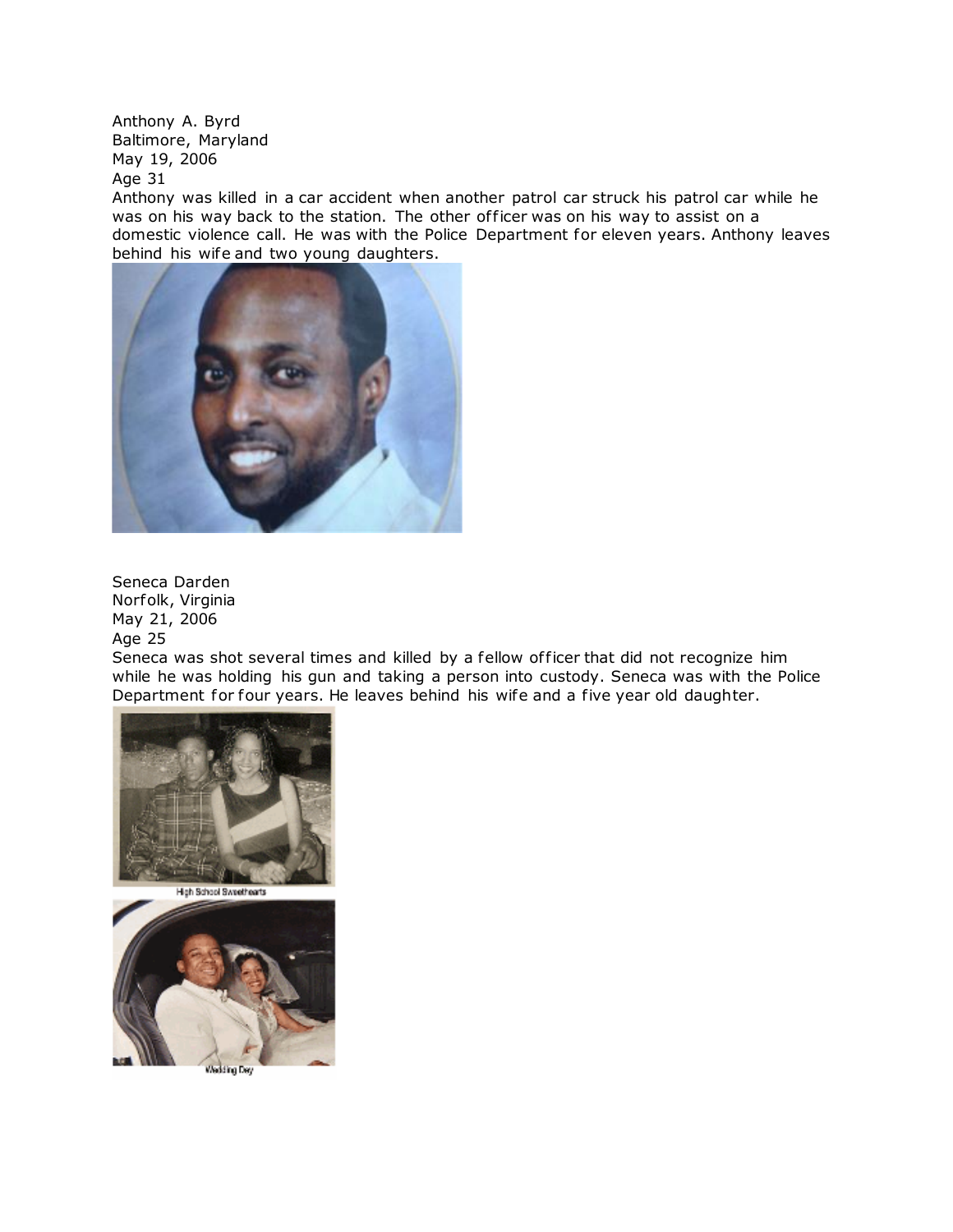Jason Makowski Dearborn Heights, Michigan May 25, 2006 Age 31 Jason was shot in the face and killed by a man who was arguing with garbage collectors. He was a Corporal with the Police Department for eleven years. Jason leaves behind a son.

Jerry Beckmeyer Jr. Jacksonville Beach, Florida May 26, 2006 Age 33

Jerry was killed while driving his personal motorcycle and crashed into a two-car accident on the road ahead of him. He was with the Police Department for eight years. Jerry leaves behind his wife who is expecting and a five year old son.



James Archuleta Espanola, New Mexico June 4, 2006 Age 27

James was killed when he was headed to a hospital to investigate a shooting and hit a cow with his car. The car overturned and he was ejected. James was with the State Police for [two years. He leaves behind h](http://www.copadorer.com/memorials/2006.html#thumb)is daughter, son and fiance'.

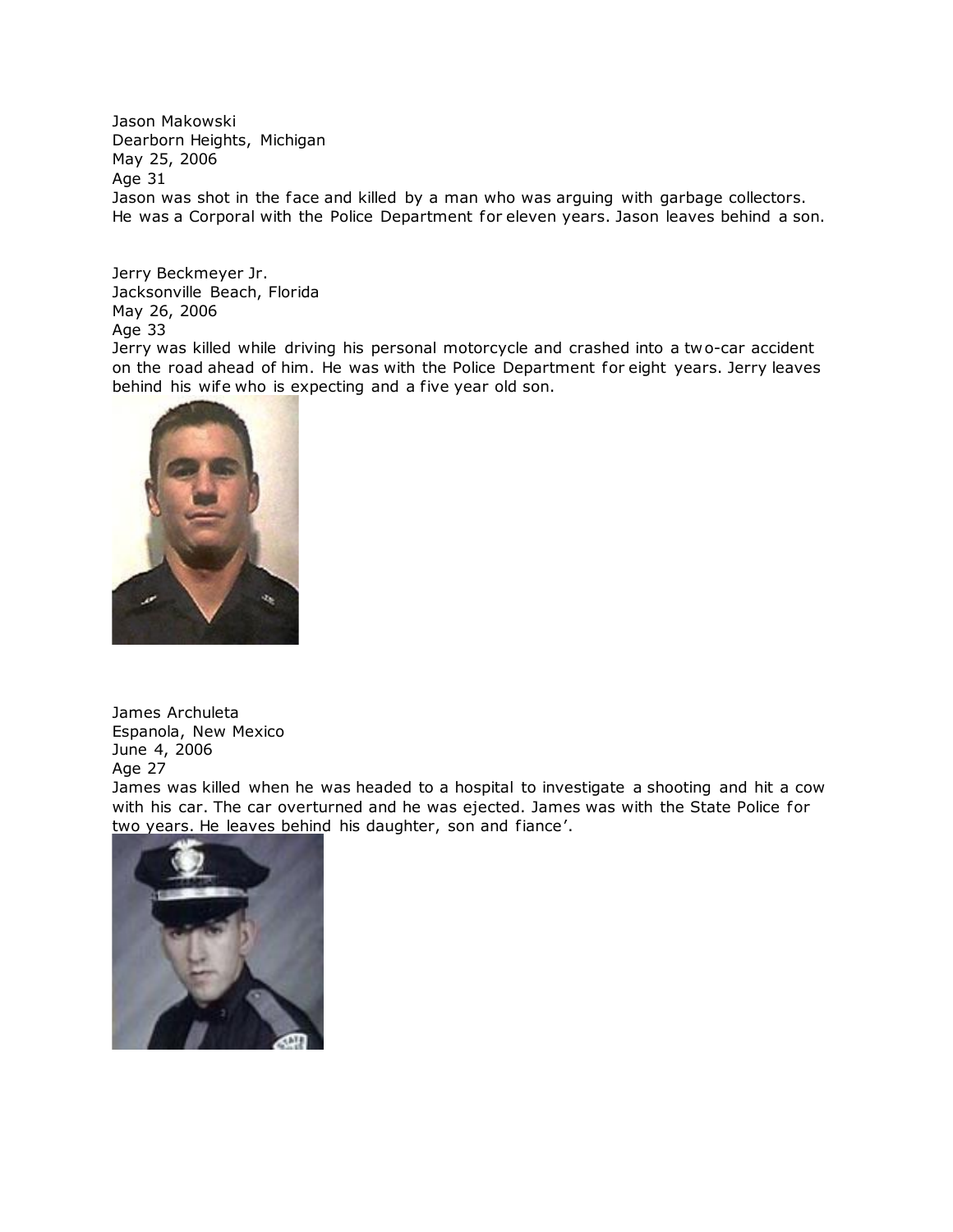Dale Geddie Smith County, Texas June 7, 2006 Age 45 Dale was shot and killed during a domestic disturbance. Dale was a Constable for eighteen months and a Deputy for eleven years. He leaves behind his wife and two sons.

Brian Gibbons Calhoun County, Illinois June 11, 2006 Age 33

Brian was killed when he was hit head-on by a drunk driver. He was a Chief Deputy for four years and was in the running for election of Sheriff. Brian leaves behind his teenage son and a six year old daughter.



Paul F. Barry Wrentham, Massachusetts June 15, 2006 Age 39 Paul was killed when his patrol car drifted into another lane and hit a parked dump truck. He was with the State Police for six years. Paul leaves behind his wife and seven children.

Octavio Gonzalez St. John the Baptist Parish, Louisiana June 16, 2006 Age 40

Octavio was shot in the head and killed when a suspect that had been pulled over by a fellow officer shot the officer in the leg and took the patrol car. When Octavio caught up to him is when he was shot. Octavio was Captain of the department for thirteen years and Commander of the Narcotics Division. Octavio leaves behind his wife and two sons.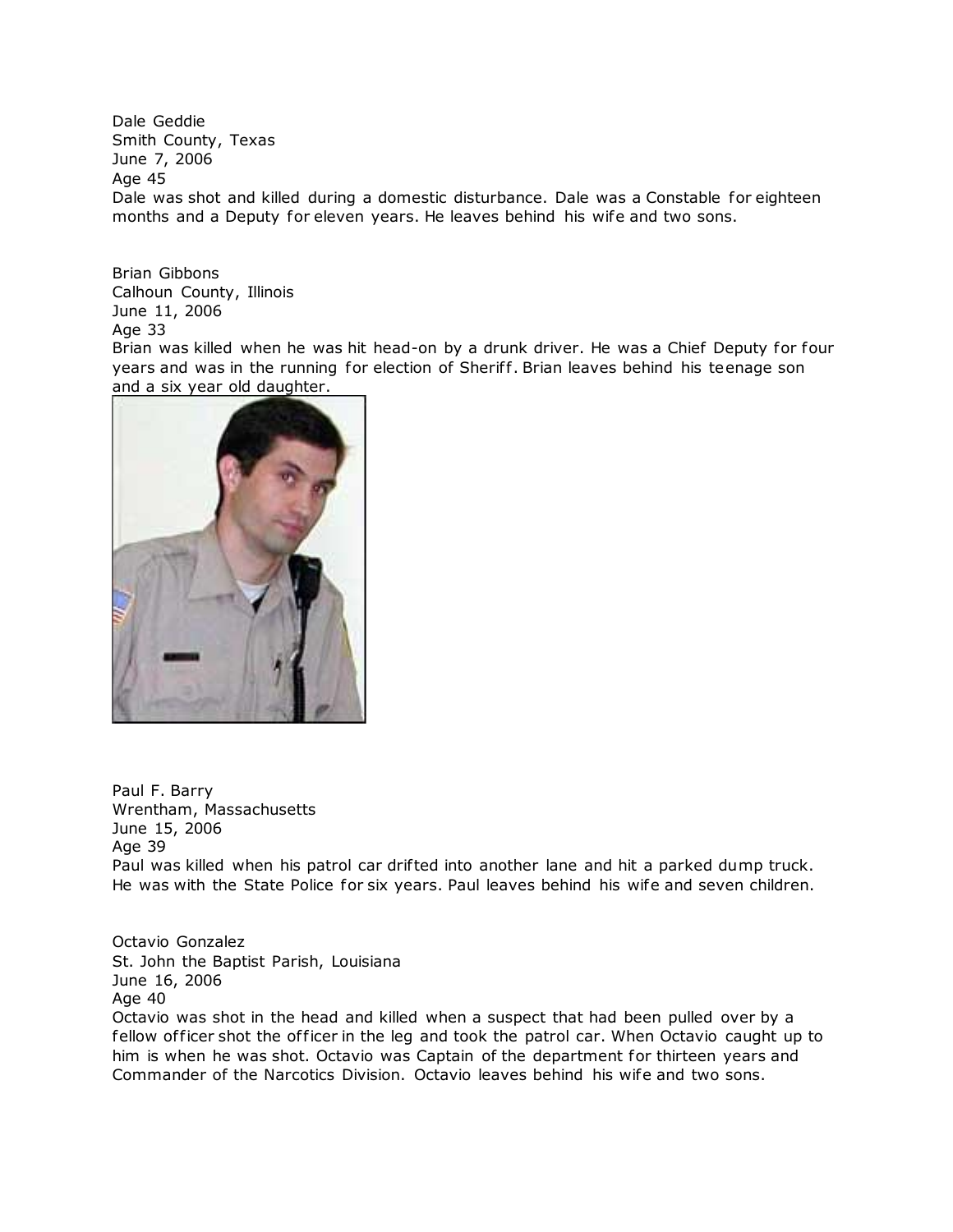William (Buddy) Sentner U.S. Dept. of Justice June 21, 2006 Age 44 Buddy was shot and killed while serving several warrants on federal corrections of ficers that were being charged with smuggling goods for money to the inmates and having sexual contact with female inmates. One corrections of ficer, who brought his own personal weapon into the facility, shot at Buddy. Buddy was a Special Agent with the U.S. D.O.J. for sixteen years. He was formerly with the Secret Service. Buddy leaves behind his wife.

Krista Michelle Davis Gwinett County, Georgia June 22, 2006 Age 37 Kristin died of an unexpected brain aneurism while on duty. She was a Police Officer with the Department for sixteen years. Kristin leaves behind her husband of seventeen years and her fourteen year old son.

Dennis Carmen Stepnowski Dekalb County, Georgia June 29, 2006 Age 33 Dennis was shot and killed while pursuing a suspect in a foot chase. He managed to return fire killing the suspect. Dennis was a Detective with the Police Department for twelve years and a member of S.W.A.T. Dennis leaves behind his wife.

James Lee Sunderland Val Verde County, Texas June 30, 2006 Age 46 James was a passenger in a car driven by his son who is also with the agency, when a truck struck their car causing it to go into incoming traf fic and hit by another vehicle. James was an Lieutenant with the Sheriffs Department, his son a Deputy survived the accident.

Scott Hanson Covina, California July 3, 2006 Age 45 Scott died after being in the hospital for three years with brain injuries he suffered from a car accident. He was a Sergeant and with the agency for 22 years. Scott leaves behind his wife, son and daughter.

David Stan Piquette Los Angeles County, California July 7, 2006 Age 34 David was killed when he was trying to avoid hitting a stove that had fallen off a truck in the middle of the interstate. His car ended up crushed between a semi carrying two loads of cement. He was a Deputy with the Sheriff Department for ten years. David leaves behind his wife and three year old twins.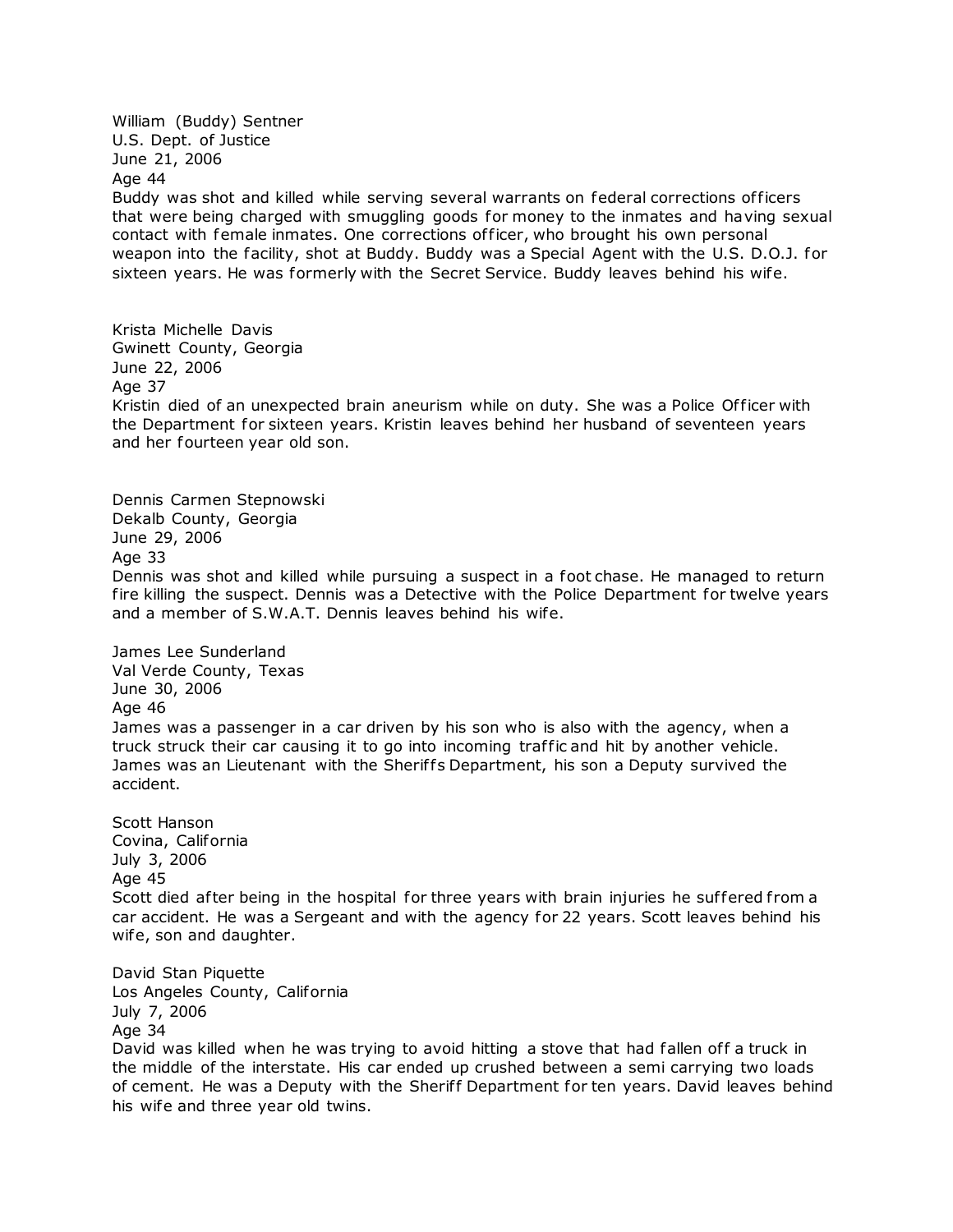Charles A. Fisher Portsmouth, Virginia July 8, 2006 Age 52 Charles was killed in a motorcycle accident while on the way to assist in a funeral procession. He was a Deputy for four months and was previously an auxiliary deputy for nine years. Charles leaves behind his wife, two children and three grandchildren.

Donald Keith West Benson, North Carolina July 30, 1966 July 18, 2006 Age 39

Keith was shot in the head and killed by his girlf riend as he slept. He was president and chief executive of West-Tek Inc., a private police company based in Smithfield. A veteran of the U.S. Marine Corps, a former guard at Central Prison in Raleigh and a former Smithfield police of ficer. Keith leaves behind his six month old daughter Lily, mother, father, step parents, two sisters, a brother, two step sisters and two step brothers. God Speed Keith.



Nick Tomasito Birco San Francisco, California July 26, 2006 Age 39

Nick was killed when his patrol car was hit by a van carrying four robbery suspects that were attempting to get away from the police. His car was spun all the way around and hit the curb and a light pole before landing on its side. He was with the Police Department for five years. People who know Nick called him "St. Nick" because of his kindness and generosity. Nick leaves behind his mother, father and two sisters.

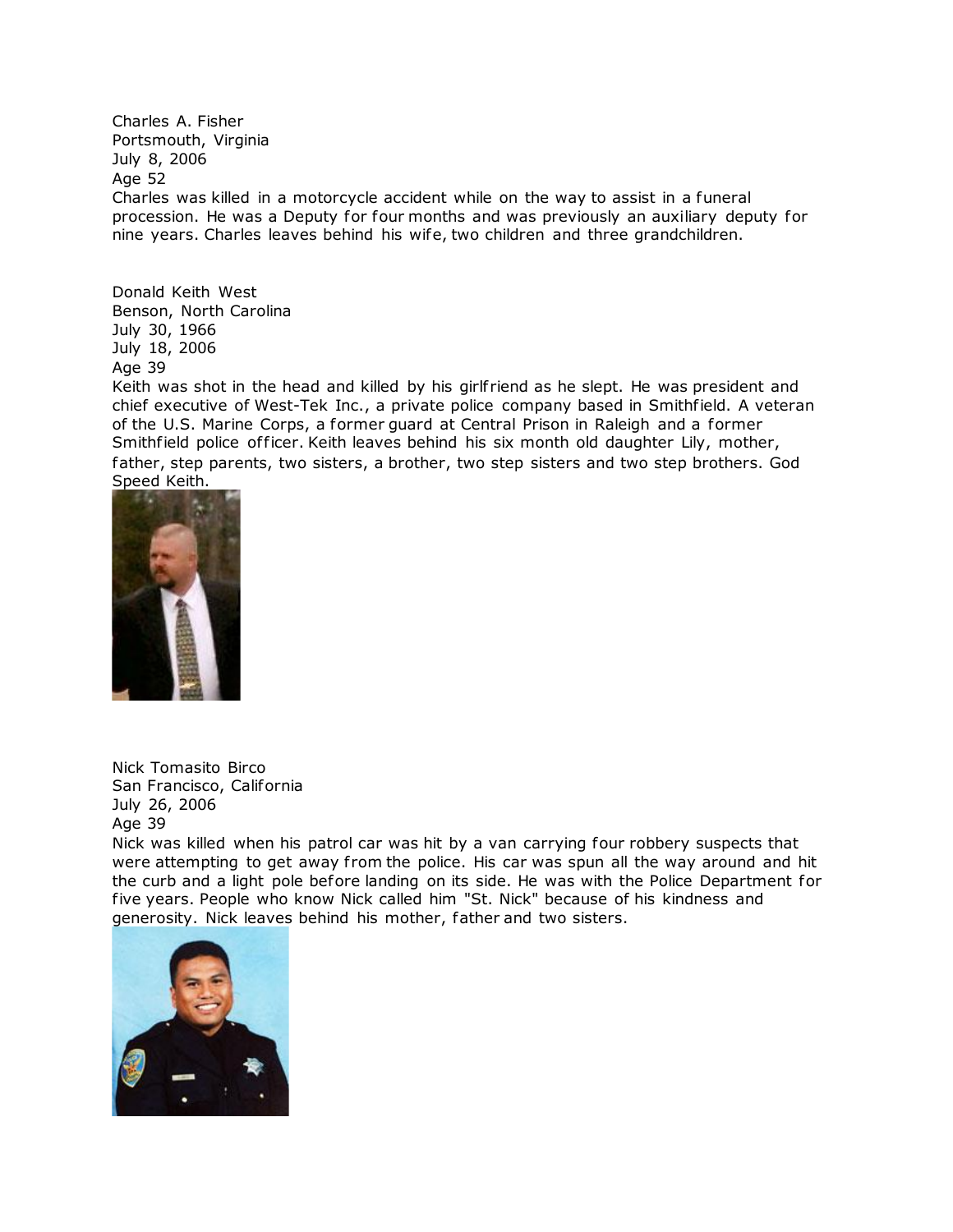Phoenix Braithwaite Haines City, Florida August 2, 2006 Age 24 Phoenix was killed in a hit and run on his way to work. He was riding his motorcycle when he was hit by a van then a semitruck ran over him. Phoenix leaves behind his wife and two year old daughter.

Michael Callin Orange County, Florida August 2, 2006 Age 26 Michael died from injuries when a speeding driver intentionally struck him while he was operating radar on an overpass. Michael was a Deputy Sherif f with the agency for four years. He leaves behind his wife, parents and sister. His father is also with the agency and his sister is in the academy.

Peter William Faatz Atlanta, Georgia August 3, 2006 Age 29 Peter was killed when he was involved in an accident with an ambulance as both were responding to a shooting call. Peter was a Police Of ficer with the department for sixteen months.

Scott A. Wertz Reading, Pennsylvania August 6, 2006 Age 40

Scott was shot twice in the chest and killed when he was responding to a call of a fight at a convenience store. He chased the suspect as he fled the scene and as Scott caught him the suspect turned around and shot him. Scott was a Police Officer with the department for nine years. He was previously a prison guard and worked with Sinking Spring and South Heidelberg Township. Scott leaves behind his wife and two sons.

Brent Clearman California Highway Patrol August 6, 2006 Age 33

Brent died from injuries he received when he was hit by a driver while investigating an accident on the interstate. He served with the Marines as a sniper in the war on terrorism. Brent was with the CHP for sixteen months. Brent leaves behind his wife, parents and four sisters.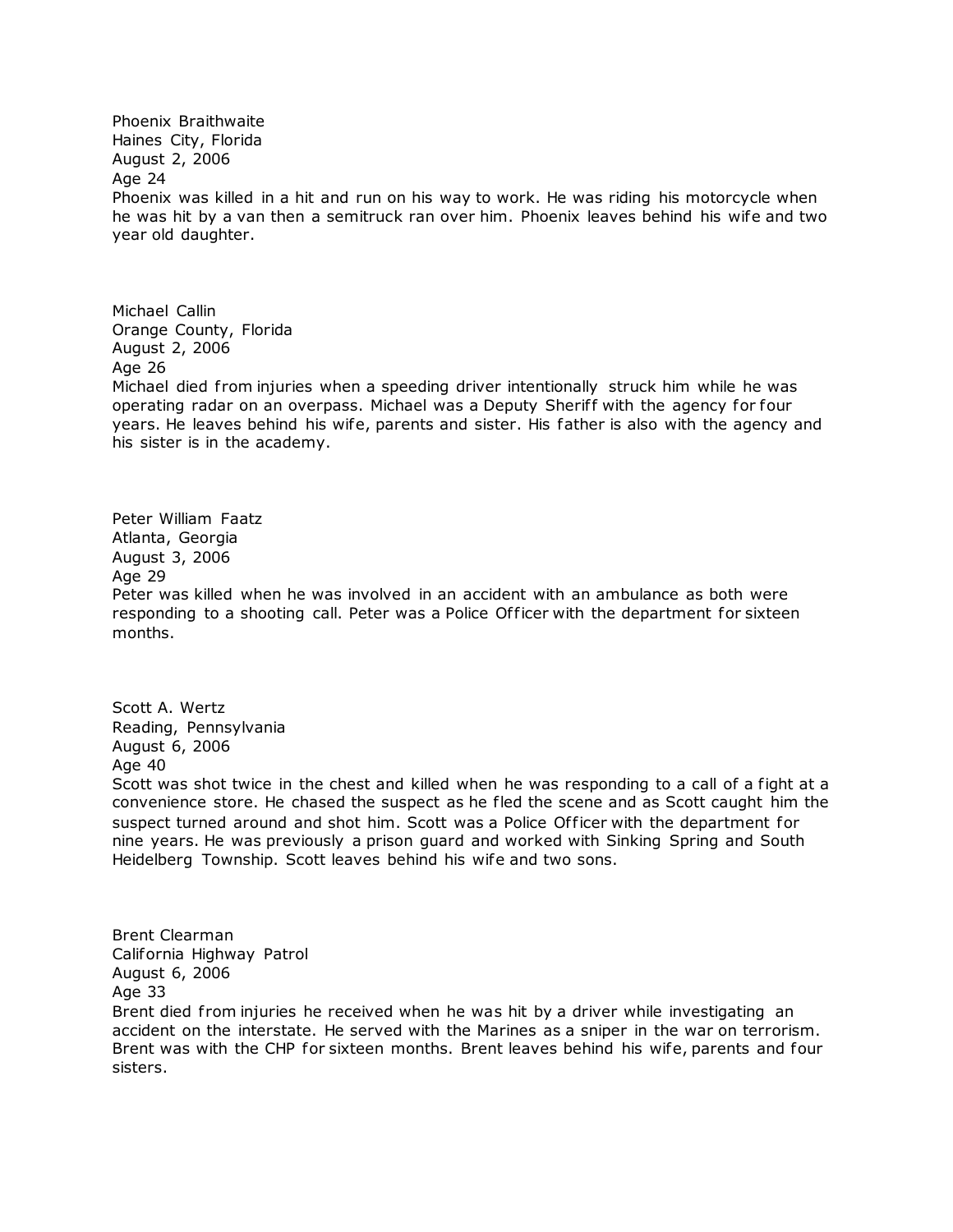Kieran T. Shields Orange, New Jersey August 7, 2006 Age 32 Kieran was shot and killed when he was responding to a gun shooting in a neighborhood. He was attempting to arrest the suspect after chasing him down when he was shot. He was a Detective with the agency for five years. Kieran leaves behind his wife and three children.

Joselito Barber Seattle, Washington August 13, 2006 Age 26 Joselito was killed when a driver of another car ran a red light at 80 mph on a city street, hitting Joselito's car. He had graduated from the Academy only five months prior.

Christopher Metternich

Baton Rouge, Louisiana August 14, 2006

Age 31

Christopher was killed in a motorcycle accident. He had just finished an investigation of an accident when he hit a car that had turned in front of him. Christopher was a Corporal with the Police Department for seven years. He leaves behind his wife, nine year old step son and baby daughter.

Micah Burks Autauga County, Alabama August 16, 2006 Age 57

Micah died from injuries he received four days earlier when a vehicle made a left hand turn in front of him, causing all of them to be ejected from their cars. Micah was a Sergeant with the agency for fifteen years. He leaves behind a son and a daughter.

Michael (Mikey) O'Loughlin Bergen, New Jersey August 21, 2006 Age 39

Michael died surrendering to cancer after a courageous fight. Mikey was one of the co-Founder of the Bergen County Police and Drum Bagpipes. He started the Motor-Cycle Patrol in his town and was an instructor who trained many who were interested. He served for 18 1/2 years with the Cresskil P.D. in Bergen County, New Jersey. Upon retiring due to the cancer, he could not work in a duly sworn law enforcement capacity but he worked for some time at the Bergen County Prosecutor's Office assisting the Detectives in a variety of things. Michael leaves behind his wife, two sons, f riends and extended family.

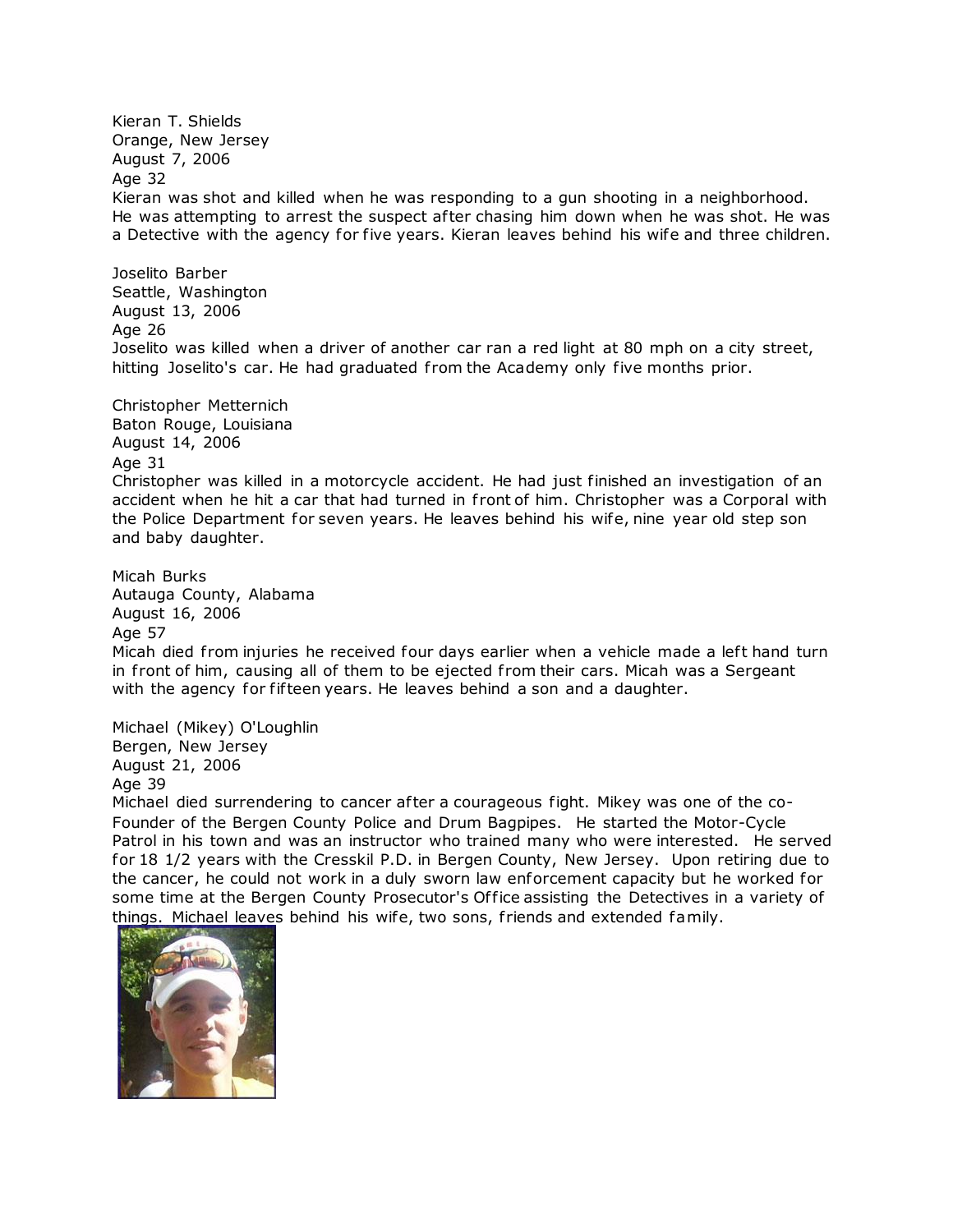Eric E. Sutphin Montgomery County, Virginia August 21, 2006 Age 40

Eric was shot and killed by an escape prisoner who had been taken to the hospital for a leg injury, the prisoner shot and killed a security guard at the hospital in his escape. Eric encountered the prisoner in a field when he was killed. Note: Eric received the Commonwealth of Virginia's Medal of Valor in 2003 for shooting a suspect that killed an officer. He was a Corporal with the agency for thirteen years. Eric leaves behind his wife and twin daughters.

Gary Dudley Indiana State Police August 22, 2006 Age 51

Gary was killed when a tractor trailer hit the support vehicle of a charity event during a charitable fund bicycle ride for Indiana's "Concerns of Police Survivors". The support vehicle was forced into the lane where the bicyclists were riding. Gary was a Lieutenant with the agency for twenty five years. He leaves behind his wife.

Gary Martin Lake County, Indiana August 22, 2006 Age 63

Gary was killed when a tractor trailer hit the support vehicle of a charity event during a charitable fund bicycle ride for Indiana's "Concerns of Police Survivors". The support vehicle was forced into the lane where the bicyclists were riding. Gary was the retired Chief of Police of Lake County Sheriff Office.

Dennis Shuck Cheyenne, Wyoming August 23, 2006 Age 54 Dennis died from injuries he received two days earlier when his motorcycle was hit while he was attempting to pass a truck to stop a traffic violator and the driver of the truck turned into his path. He was a Police Officer with the department for twelve years. Dennis leaves behind his fiancé, son, daughter and six grandchildren.

Charles (Chucky) Smith Beckley, West Virginia August 29, 2006 Age 29

Chucky was shot and killed while he and another officer were attempting to buy drugs while working undercover. He was a Detective Corporal with the agency for five and a half years. Chucky leaves behind his wife and a two year old daughter.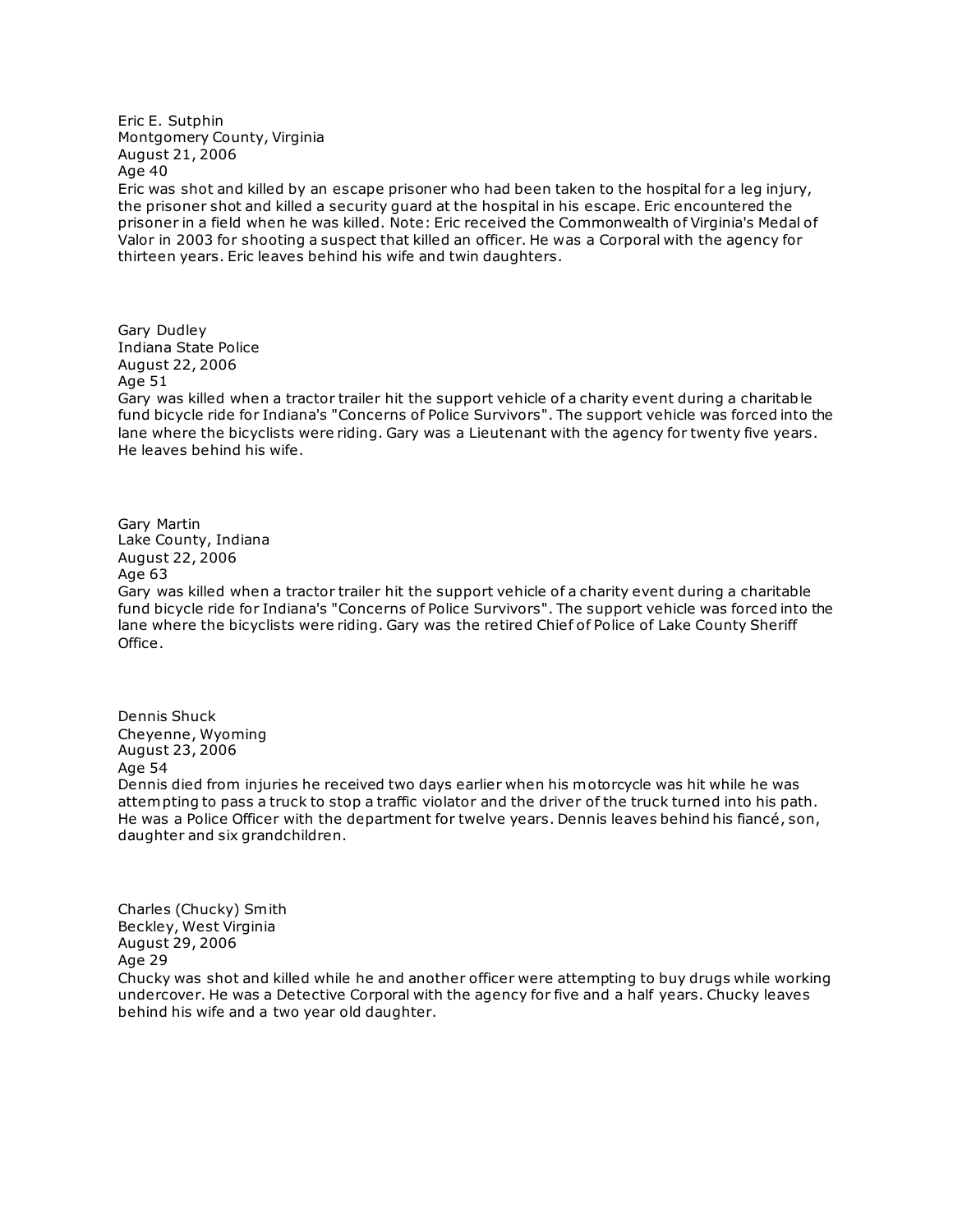Michael Douglas Young Brunswick, Georgia August 29, 2006 Age 47 Michael died from injuries he received while he was trying to assist a trooper in a chase. His car crossed the median and was hit by another car. Michael was a Corporal with the State Patrol for twenty one years. He leaves behind his wife, two children and two grandchildren.

Johnathan A.J. Schroeder Cleveland, Ohio August 30, 2006 Johnathan was attempting to serve a warrant on a suspect of burglary and rape charges with several fellow officers when the suspect slammed the door of the residence and proceeded to shoot through it. He hit Johnathan in the side of his chest, he was wearing his vest. Johnathan was a Vice Officer with the agency for ten years. He is originally from Pittsburgh. He leaves behind his wife and infant son.

Robert T. Krauss Baltimore City, Maryland September 1, 2006 Age 39 Robert died from injuries sustained eight month earlier in a motorcycle accident when he was struck by a car while working on a funeral procession detail. He was a Corporal with Transportation Authority Police for eighteen years. Robert leaves behind his wife, his mother and father and his brother.

Joseph A. Longabardo New York September 3, 2006 Age 32 Joseph died in the hospital a few days after he was shot in the leg while staking out the house of a former girlfriend of an escaped convict. His leg was amputated in an attempt to save his life. He was a State Trooper for eight years. Joseph leaves behind his wife and one year old son.

Tony Hayes Memphis, Tennessee September 3, 2006 Age 32 Tony was shot and killed by his girlfriend, then put in the trunk of a car. His body was found six days later. He leaves behind his wife and young child.

Raul Canales-Mundo Carolina, Puerto Rico September 4, 2006 Age 52 Raul was shot and killed when he identified himself to three men attempting to rob a store. He was with the Police Department for twenty four years. Raul leaves behind his seven children and parents.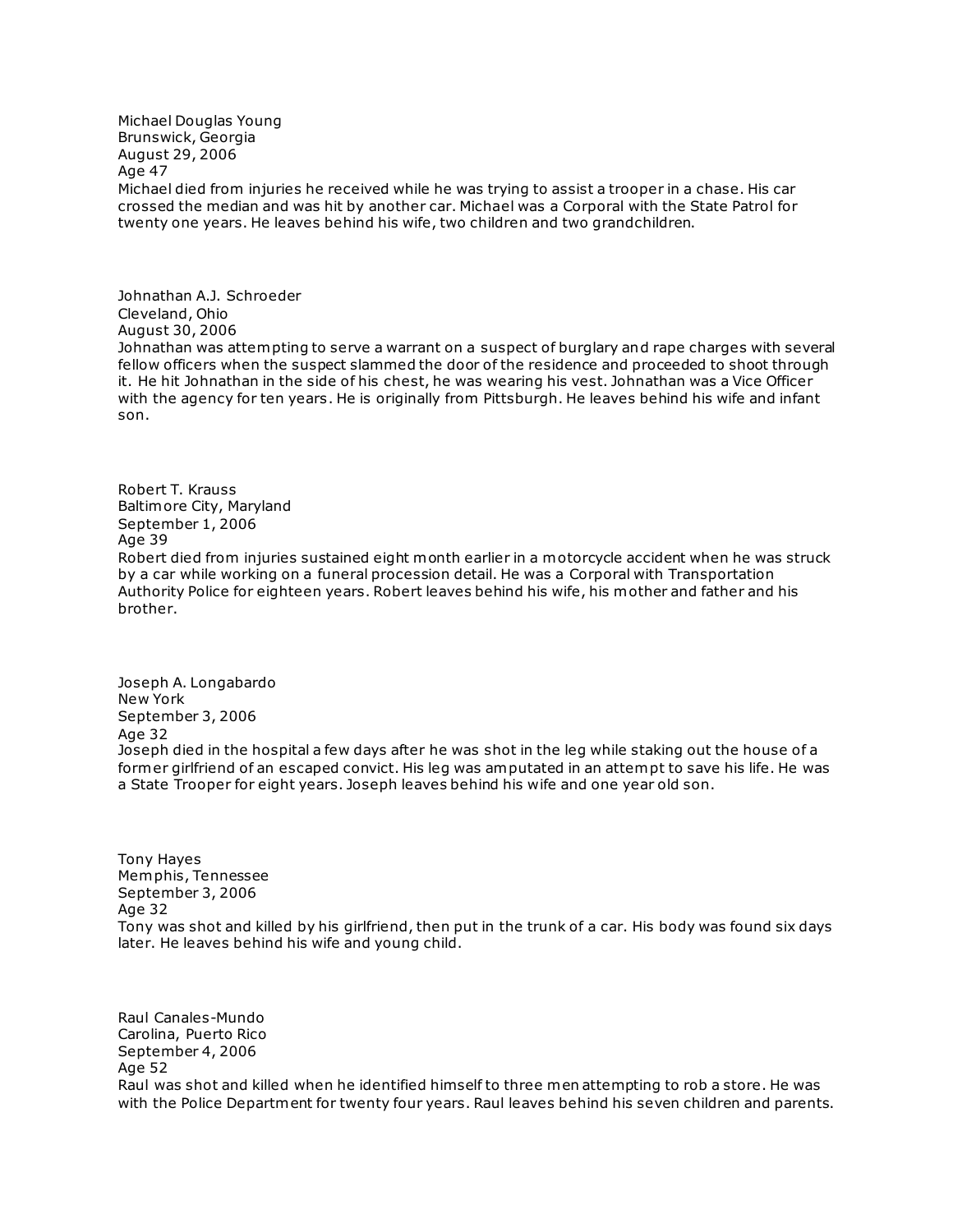Edwanton A. (Eddie) Thomas Brier, Washington September 12, 2006 Age 28 Eddie died of a possible heart attack while struggling helping paramedics with a patient. He was with the Police Department for nine months and in law enforcement for six years.

Michael Joseph Watts U.S. Air Force Security Forces September 16, 2006 Age 25 Michael was killed in a car accident when another driver lost control of her vehicle hitting the car Michael was in. Although he was wearing a seatbelt the impact ejected him from the car, he died of his injuries two days later. At the time of the accident, Michael's wife was in labor with their second child. Michael was a Staff Sergeant with the U.S. Air Force Security Police for five years. He leaves behind his wife, two children, and parents.

Daryl Wetherbee New Gloucester, Maine September 17, 2006 Age 46 Daryl was shot and killed by sniper fire in Iraq. He was previously with the Freeport Police Department for eight years and had been in Iraq as an international police officer with DynCorp Incorporation since June 1.

Robert E. (Robbie) Green Powhatan County, Virginia September 20, 2006 Age 33 Robbie was killed in a car accident while helping in a pursuit. His car was ran off the road and struck several trees. He was with the agency for seven years. Robbie leaves behind his wife and three year old son.

Michael D. Thomas Aurora, Colorado September 20, 2006 Age 52 Michael was shot while sitting in his personal car at a stop light. He was on his way to a training center after leaving a previous training session. Thomas worked in the K-9 and narcotics divisions with the Aurora Police Department before becoming a detective in 2005. He was with the agency for 24 years. He was given more than a dozen awards by the department and was given the department's Medal of Honor in 1992. Michael leaves behind a daughter.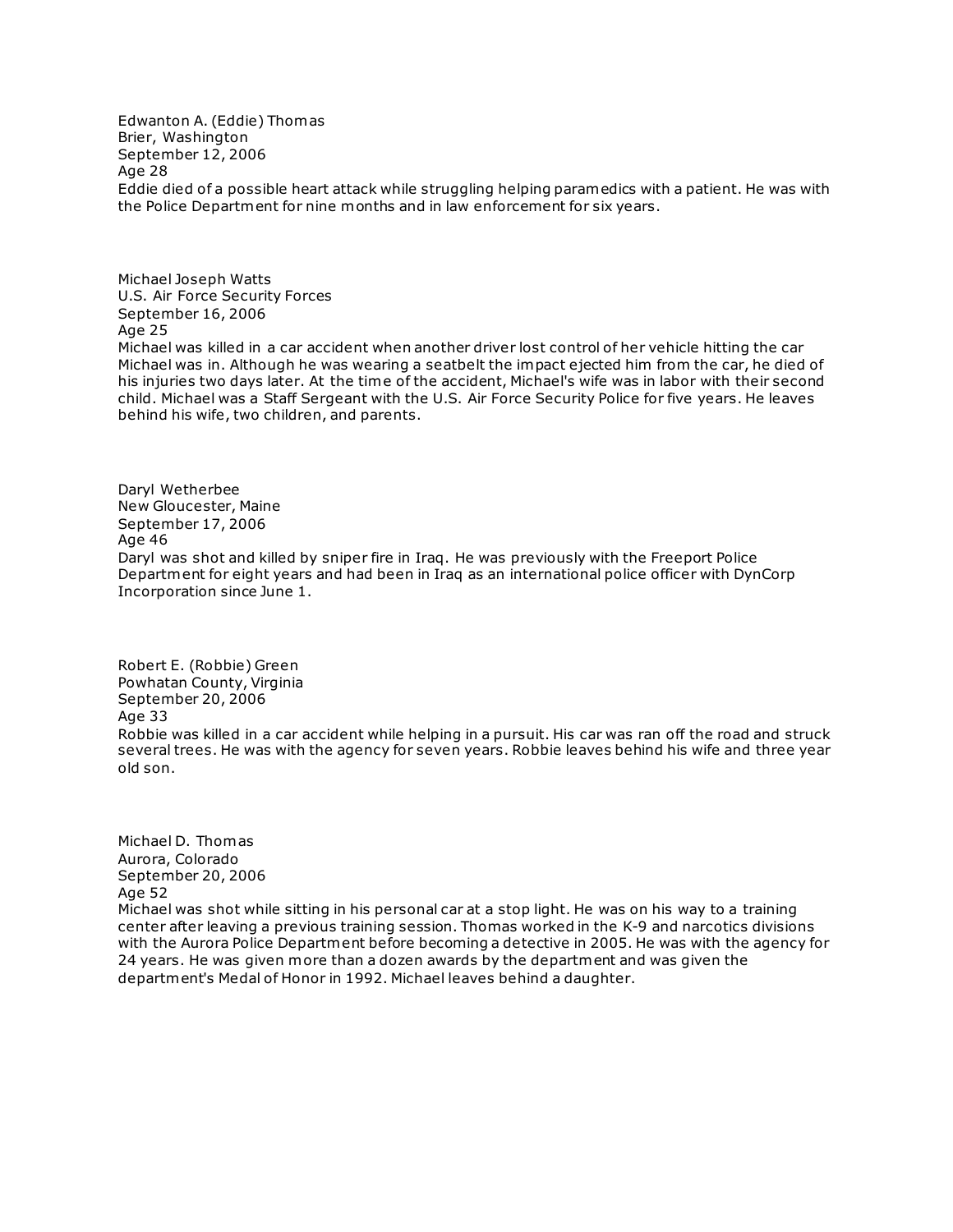Rodney Johnson Houston, Texas September 21, 2006 Age 40

Rodney had stopped his vehicle in traffic and had a male subject in custody in the rear of his unit. The subject he had in custody was able to reach a weapon in his waistband and fired through the cage hitting Rodney four times in the head while he was sitting in the front seat. Rodney hit an emergency button on his radio and additional officers responded to the scene. When they arrived, they found Rodney shot in the head and the suspect still in the back seat. He was with the agency for twelve years. Rodney leaves behind his wife who works with the Houston Police Department and their two sons and three daughters.

Marlene Rivera Jamaica, New York September 22, 2006 Age 24 Marlene was killed when a fellow female officer and her had gone out partying and the other officer crashed the car into a sign post. Marlene was on the job at the 103rd Precinct for one year.

Elmer Kiser Carter County, Kentucky September 27, 2006 Age 63 Elmer was killed during an assault by a driver he had been following. He had called for bac up but minutes later a citizen called into the police station reporting him lying on the ground bleeding of a head injury. Elmer was a Constable for twelve years. He leaves behind his daughter and girlfriend.

Thomas A. Cook Gallia, Ohio September 27, 2006 Age 43 Thomas was shot and killed while he was doing surveillance at Metra Electric Line station. He was in his patrol car at the time watching the station because of recent armed robberies. Thomas was with the Metra Transit for three years and previously with Riverdale Police Department for seven years. He leaves behind his wife, son, and daughter. Thomas also leaves behind his brother who is a Deputy Sheriff and his father a retired Police Chief.

Joshua P. Risner Gallia, Ohio September 28, 2006 Age 29 Joshua was killed in a car accident at the end of his shift when his vehicle was hit by another vehicle. He was a Trooper with the Highway Patrol for seven years. Joshua leaves behind his wife and two children.

Dale R. Holcomb Gallia, Ohio September 28, 2006 Age 29 Dale was killed in a car accident at the beginning of his shift when his vehicle was hit by another vehicle. He was a Sergeant with the Highway Patrol for twenty one years. Dale leaves behind his wife and three children.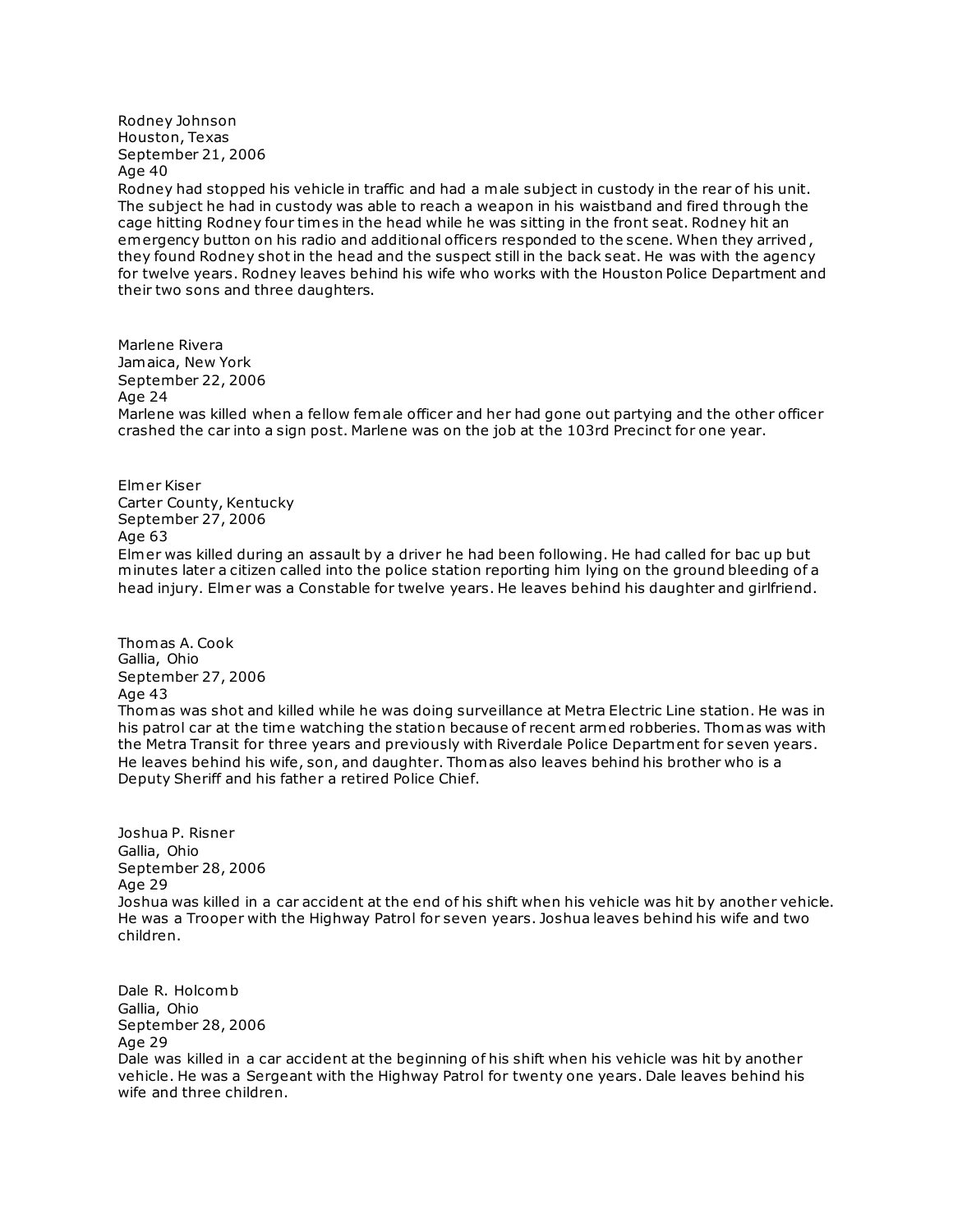Vernon Matthew (Matt) William s Polk County, Florida September 28, 2006 Age 39

Matt was shot and killed when a man shot him and his K9 partner, Diogi while they were trying to apprehend him for a traffic stop. Matt was shot 8 times, Dioji was shot once in the chest. Matt was killed on the same day as his wife's birthday. He was a Deputy Sheriff with the agency for twelve years. Matt leaves behind his wife, daughter and two sons.

Kevin L. Weeks Tempe, Arizona September 28, 2006 Age 28 Kevin was killed on his motorcycle when he hit some railroad ties that were left in the road in the early morning hours. His motorcycle flipped over in the accident. He was with the Police Department for seven years. Kevin leaves behind his parents, sister and his girlfriend.

Matt Barnes Jacksonville, Florida September 29, 2006 Age 26 Matt accidently shot himself in the face while celebrating his 26th birthday. He thought the gun was unloaded. Matt was a Deputy with the agency for two years.

Keith E. Houts Montgomery, Alabama September 30, 2006 Age 30 Keith died from gunshot wounds he had gotten two days prior during a traffic stop. The suspect shot him in the head and a few times in the chest. He was with the Police Department for two years. Keith leaves behind his wife.

William L. McClendon Oklahoma Highway Patrol October 1, 2006 Age 37 William was killed when his car hit a semitruck on the turnpike. The driver of the truck also die d from his injuries.

Christopher C. Daniels Sr. Lake County, Florida October 14, 2006 Age 47 Christopher was killed when he was driving a school bus in a charity race. He was struck by another bus and thrown from his bus, then struck by another bus. He was a Sheriff and in law enforcement for twenty years. Christopher leaves behind his newly wed wife and four children. Note: It was also Chris's birthday on the date of his death.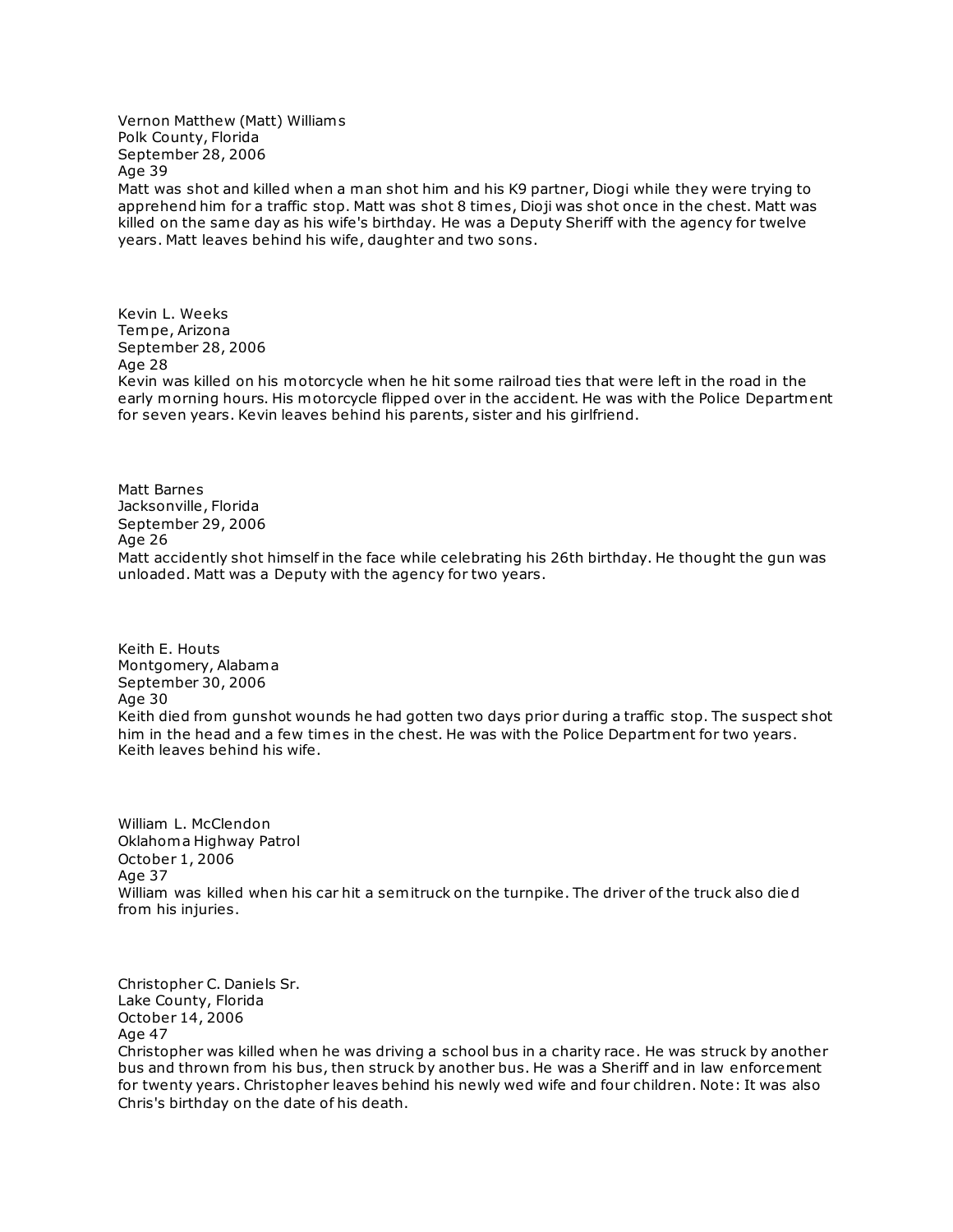Michael Briggs Manchester, New Hampshire October 17, 2006 Age 35 Michael died from injuries of a gunshot wound to the head when he was questioning a man on bike patrol. He was with the Police Department for five years and previously with the Epson Police Department for four years. He leaves behind his wife and two children.

Lawrence Barnes Sr. Ross County, Ohio October 18, 2006 Age 65 Lawrence was killed when he was hit by a car while directing traffic. He was a Deputy for thirty years. Lawrence leaves behind his wife.

Jeremy Victor Reynolds Fayette County, Tennessee October 20, 2006 Age 32 Jeremy was killed when his car struck a tree as he was trying to avoid something in the road, while on route to assist on a call of a shooting. He was a Deputy with the agency for eight years. Jeremy leaves behind his wife and a son.

Brian Lee Schubert Fayetteville, West Virginia October 21, 2006 Age 66 Brian died of injuries suffered when his parachute opened approximately 25 feet before hitting the water 876 feet below the New River Gorge Bridge during the annual Bridge Day festival. Brian resided in Alta Loma, California and was well known in the sport of BASE jumping since 1966, when he and a friend became the first people to jump from El Capitan, a nearly 3,000-foot-tall rock formation, in California's Yosemite National Park. Brian was a retired Lieutenant from the Pomona, California police department in 1989. When he retired, he started his own private investigation business.

Dan Picagli New Haven, Connecticut October 21, 2006 Age 38 Dan died four days after being struck by a car while he was directing traffic. He was very involved in the community with organizing sport camps for children. Dan leaves behind his wife and three children.

Robert Langley Oxford, Mississippi October 21, 2006 Age 30 Robert was killed when he was dragged with a moving vehicle when a student. he had pulled over at the college tried to get away. He was a Police Officer with the University of Mississippi for four years. He was also with the National Guard and fought in the war on Terrorism . Robert leaves behind his wife, two sons and two daughters.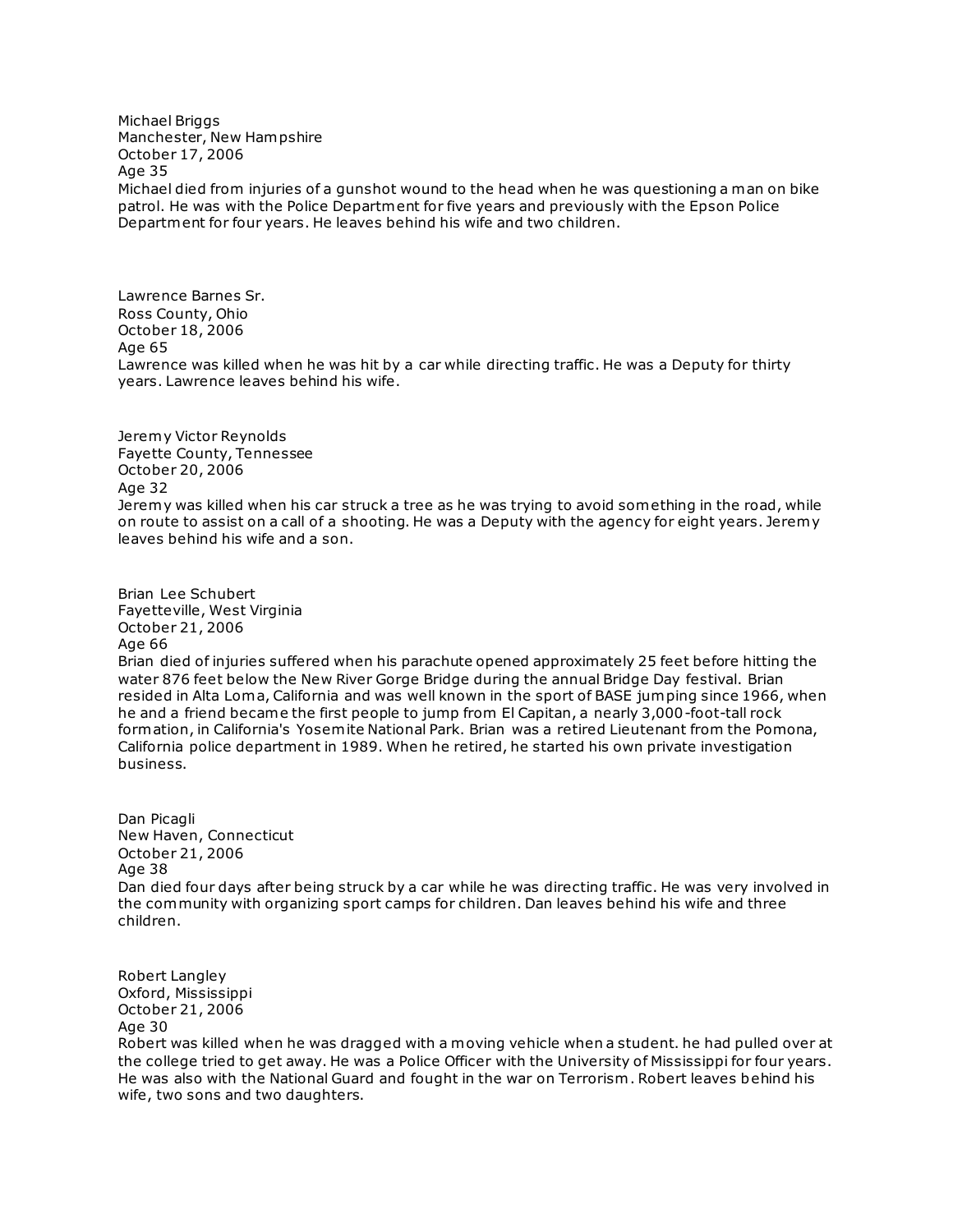Margena Silvia Nunez Lee County, Florida October 22, 2006 Age 44 Margena was struck and killed by a drunk driver while controlling traffic at a previous car accident. She was a Deputy Sheriff for seven years. Margena leaves behind her husband and two children.

Landon Dorris Los Angeles, California October 22, 2006 Age 31 Landon was struck and killed by a driver while controlling traffic at a previous car accident. He was with the Police Department for almost four years and worked for CHP for six years prior. Landon leaves behind his wife, two children, mother, and two sisters.

Patrick Roy Kramer West Yellowstone, Montana October 22, 2006 Age 29 Patrick was killed when he lost control of his vehicle on a patch of ice and it rolled while trying to pass other vehicles en-route to a traffic accident. He was a Police Officer with the department for [two years. Patrick leaves behi](http://www.copadorer.com/memorials/2006.html#thumb)nd his three year old daughter, parents, two sisters, and grandmother.



Mary Smith Fairfield, Alabama October 23, 2006 Age 48

Mary was shot and killed when she got out of her car to check on a suspicious car. She was with the Police Department for two months, previously serving with the Birmingham Police Department for twenty one years.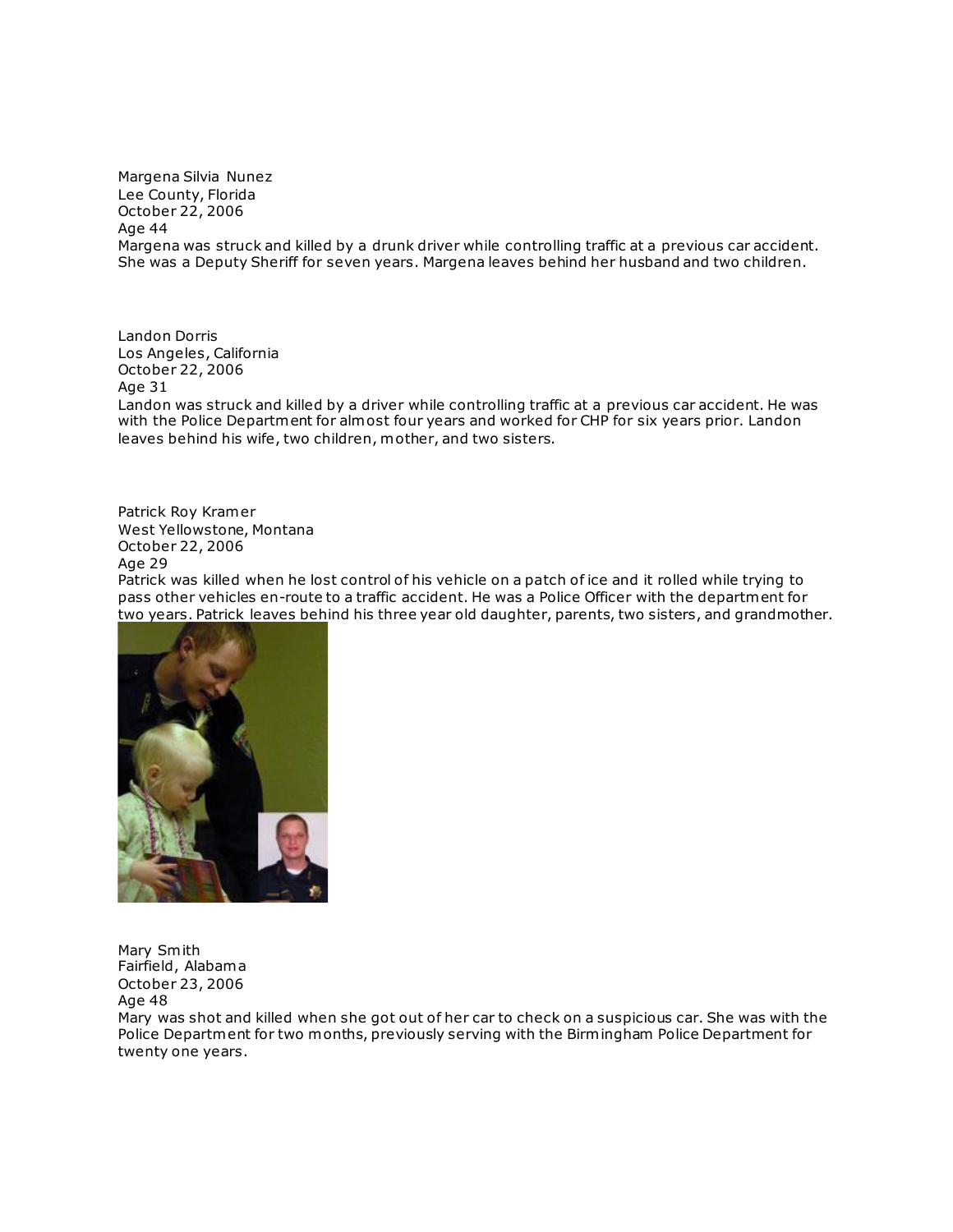Thomas Wood Maywood, Illinois October 23, 2006 Age 37

Thomas was shot and killed while he sat in his patrol car at an intersection. It is unknown why this attack was made on Thomas. He was a K9 officer and his partner was not harmed. Thomas was with Police Department for seven years. He was previously with Schiller Park for four years and served as a part-time officer with Stone Park for two years. Thomas leaves behind his wife, five children, his brother, and grandfather.

James L. Johnson Sheridan County, Kansas October 26, 2006 Age 54

James was shot and killed by a suspect that was in consideration of being committed. He was the Sheriff for eighteen years and previously served with Hoxie Police Department. James leaves behind his wife and five grown children.

Jeffrey V. Mitchell Sacramento County, California October 27, 2006 Age 38 Jeffrey was shot in the head and killed while conducting a traffic stop. After not hearing back from him the dispatcher sent fellow deputies out to check on Jeffrey. He was a Deputy Sheriff with the



David Whitson Bowling Green, Kentucky October 31, 2006 Age 34

David was shot and killed while answering a call to a man with two knives. Fellow officers tried to help and during the altercation David was accidentally shot. He was a Master Police Officer with the agency for eight years. David leaves behind his wife and two children.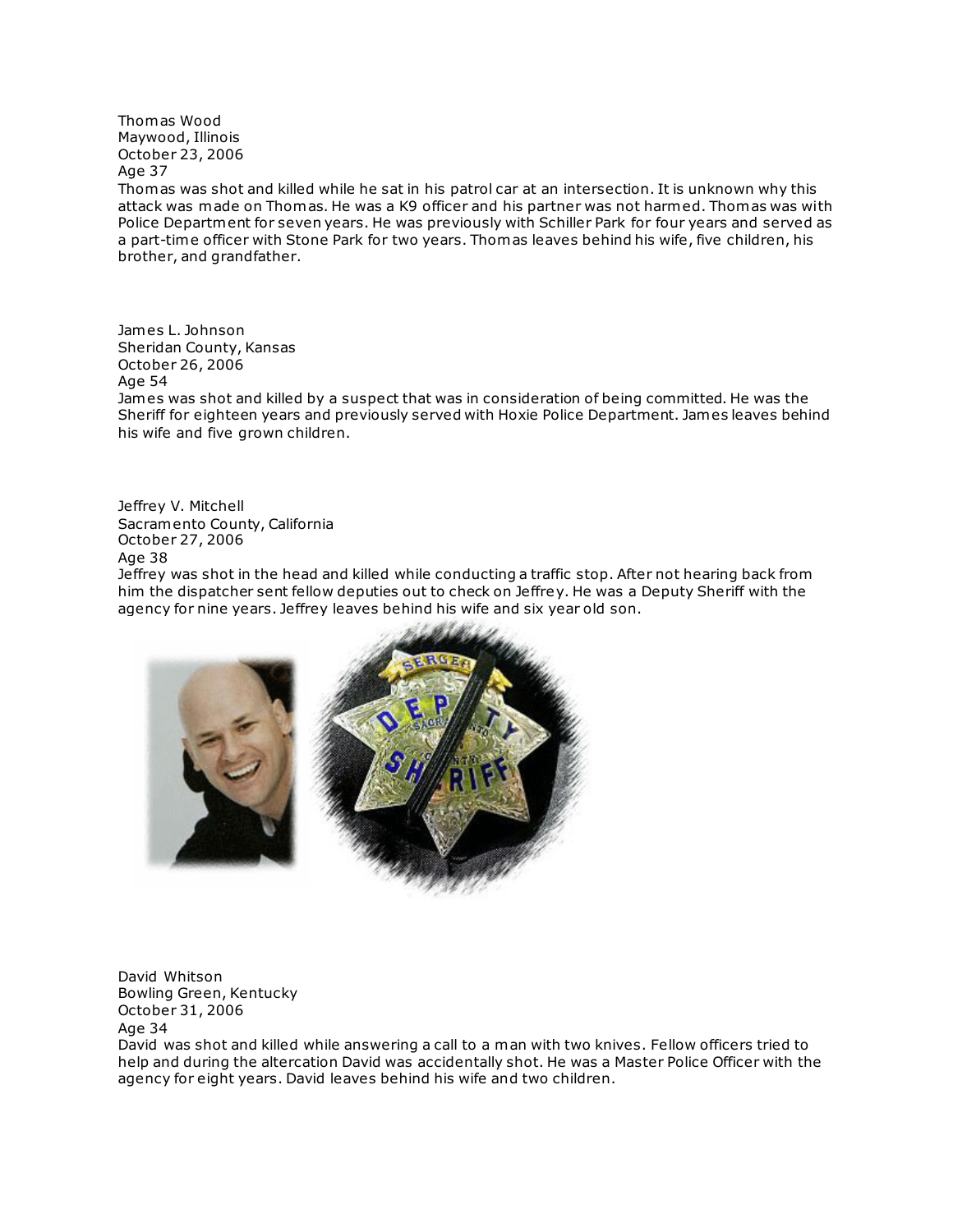David Norman Webb Pima County, Arizona November 3, 2006 Age 34 David was killed when his tire blew out and his car rolled after leaving the road on the Tohono O'odham Indian Reservation. He was a Senior Patrol Officer with the U.S. Dept. of Homeland Security, Border Patrol for three years. David leaves behind his wife, two sons and his parents.

David Briese Yellowstone County, Montana November 3, 2006 Age 38

David was killed when his car left the road, rolled and hit a sign, while pass ing another vehicle. He was on his way to assist another officer with a drunk driver. He was a Deputy with the agency for five years. Previously serving with Big Horn County Sheriff Office and Yellowstone County Detention Center, a total of eleven years in law enforcement. David leaves behind his wife, two sons, daughter and his parents.

David Rancourt Androscoggin County, Maine November 4, 2006 Age 40 David died of a heart attack he had while was assisting in looking for evidence in a river. He was a Deputy Sheriff with the Sheriff's Office for ten years and a member of the Dive Team . David leaves behind his wife who is with child and his son.

William Tiedeman Virginia Beach, Virginia November 7, 2006 Age 40 William died when he had a heart attack while he was at training for his ASP recertification and defense tactics.

David Petzold Upper Saucon Township, Pennsylvania November 9, 2006 Age 32 David was killed when he was struck by a car while he was trying to remove a deer from the road. He was an Investigator with the Police Department for nine years and had one year in with the F.B.I. David leaves behind his wife and three children.

Brian Tephford Brower County, Florida November 12, 2006 Age 34 Brian was shot and killed while he was sitting in his car running a check on two suspects he had just pulled over. The suspects got out of their car to shoot him . Brian was a Deputy with Sheriff's Department for six years. He leaves behind three children.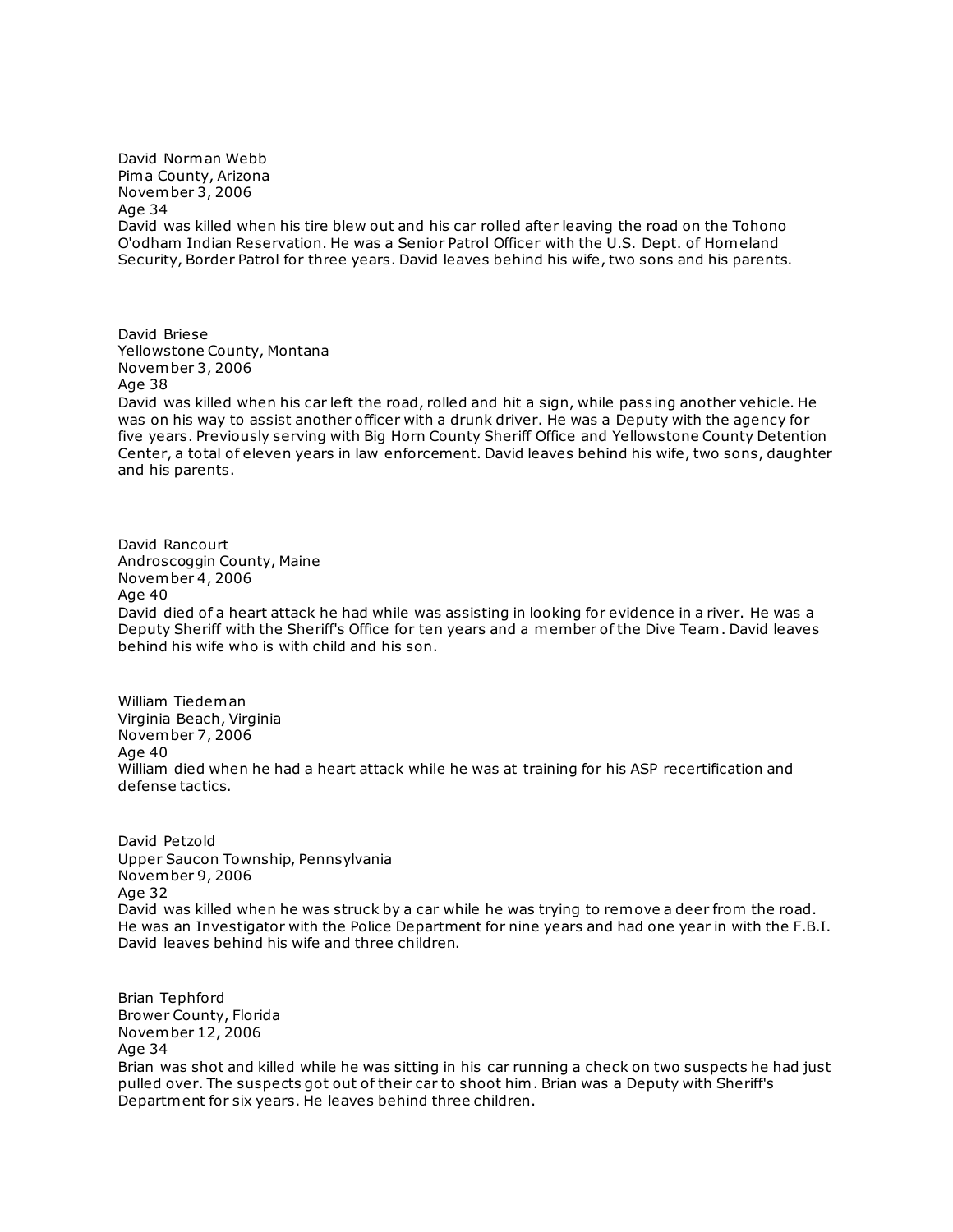Carmen M. Pezzuto Nazareth, Pennsylvania November 12, 2006 Age 59

Carmen died at home. He was with the Easton Police Department for twenty six years, retiring in 1996. He was a member of the bomb squad and SWAT team in Easton. Prior to serving in Easton, he worked on the Nazareth Police Force. After retiring, Carmen worked for Northampton County Sheriff Department and Northampton County Coroner. He currently worked for Lehigh County Sheriff Department. He served in the Marine Corps. He served two tours in Vietnam and received a Purple Heart medal. Carmen leaves behind his wife, two sons and two granddaughters.



William (Joe) Hudnall Kern County, California November 14, 2006 Age 43

Joe was killed when his vehicle was hit head on by a drunk driver, forcing Joes car to fall one hundred feet into a canyon. Joe was a Deputy with the Sheriff's Department for nine years. He leaves behind his wife and four children.

Dennis C. Wright Sr. Effingham County, Georgia November 17, 2006 Age 52 Dennis was killed when a driver made a turn in front of him . He was a Deputy with the Sheriff's Department for two years and previously with Thunderbolt and Pooler Police Departments for eight years. Dennis leaves behind his fiance', a daughter, two sons and two grandchildren.

Kevin Orr Uintah County, Utah November 21, 2006 Kevin was killed when the helicopter he was flying in struck a power line and landed in a river. He was a Detective with the Sheriff Department for eleven years. Kevin leaves behind his wife and four children.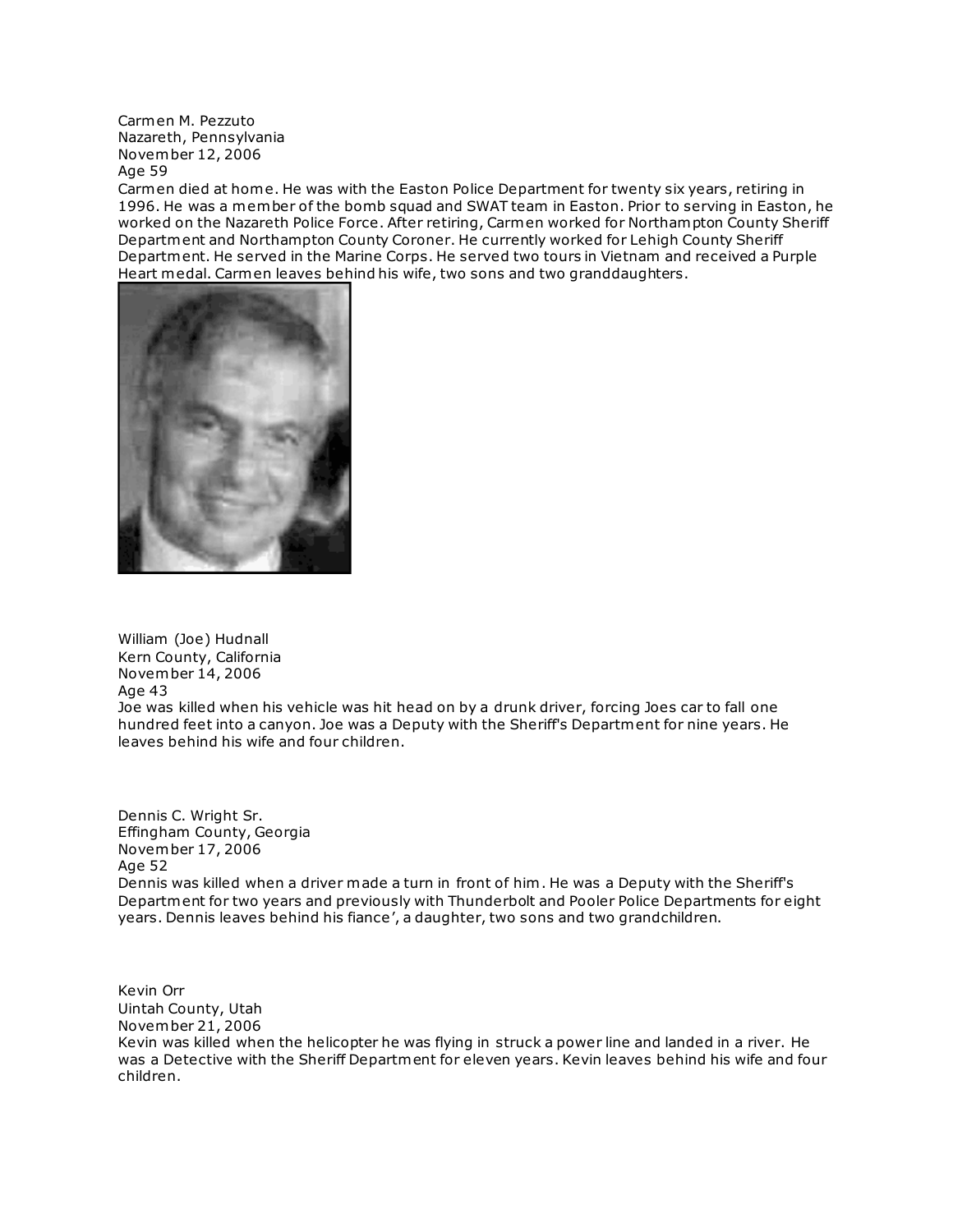Robert A. Hill Sr. Southampton County, Virginia November 24, 2006 Age 52 Robert was struck and killed by a vehicle while attending another vehicle he pulled over. He was a Senior Trooper with Virginia State Police for nineteen years. Robert leaves behind his wife, son and daughter.

Steve Favala Honolulu, Hawaii November 26, 2006 Age 30 Steve died after suffering injuries when being struck while riding his motorcycle escorting President Bush's motorcade in a visit with the troops at Hickam Air Force Base.

William H. Beebe Harford County, Maryland November 28, 2006 Age 28 William died of a heart attack when his car left the road, went down a hill and landed in a stream. He was on the way to assist in a suicide call. He was a Deputy First Class with the Sheriff Department for two years. William leaves behind his fiance' and one child.

Steve Cox King County, Washington December 2, 2006 Age 45 Steve was shot in the head and killed when he was talking to a person at a party where a driver who hit another vehicle with his truck had been beaten and shot in the head nearby. Two other officers at the residence shot and killed the person that killed Steve. He was a Deputy with the Sheriff's Department for nine years. Steve leaves behind his wife and a child.

Robert Sanchez Fresno, California December 2, 2006 Age 31 Robert was killed when he was speeding and lost control of his car slamming into a tree, he was off duty at the time and had been out drinking with fellow officers. He was with the department for six years. Robert leaves behind his wife and two baby daughters.

Ken Jordan Colorado Springs, Colorado December 5, 2006 Age 32 Ken was shot and killed when he approached a car while assisting another officer with a drunk driver. Ken was with the Police Department for six years. He leaves behind his parents and a sister.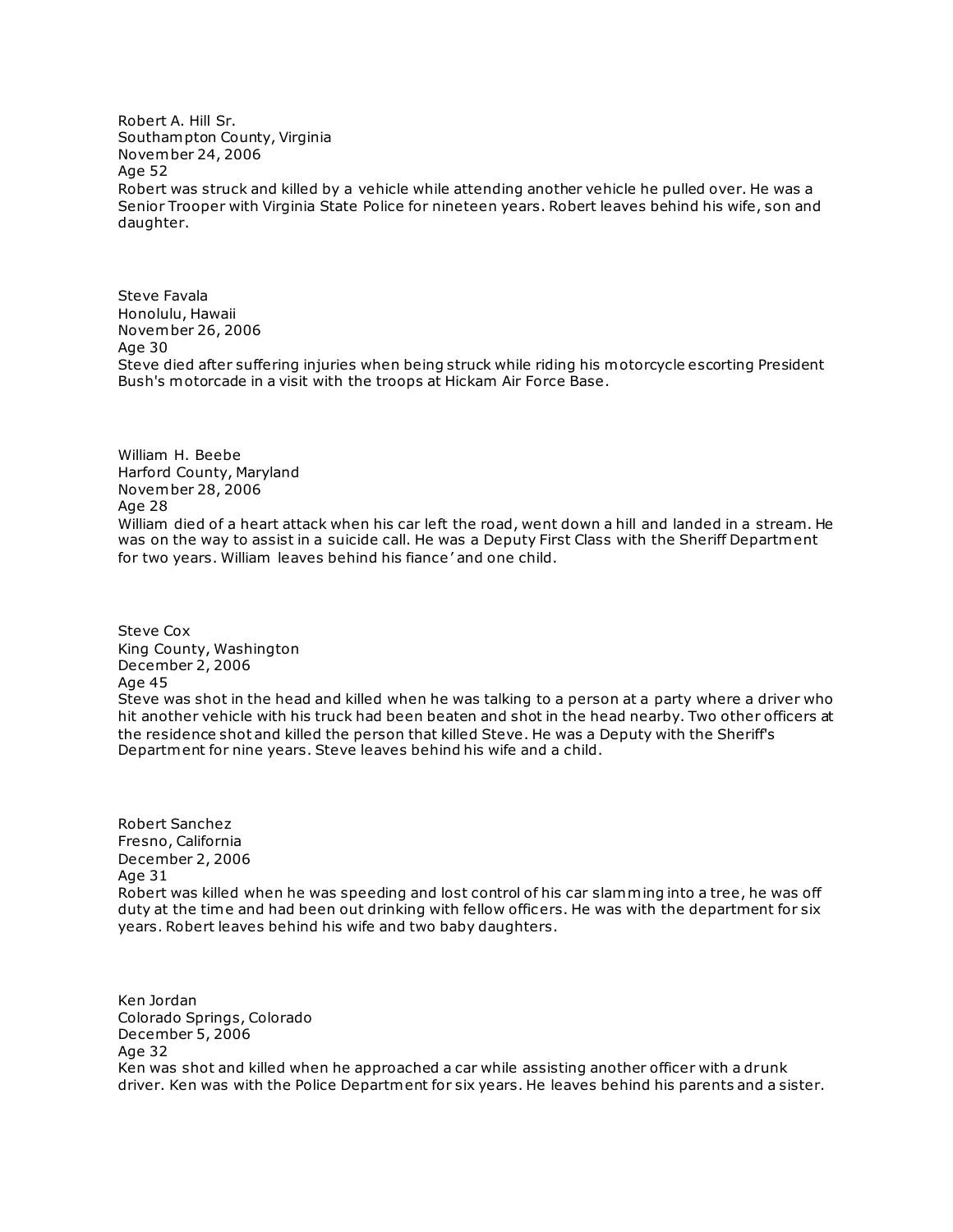Gregory J. Rahoi U.S. Federal Bureau of Investigations December 6, 2006 Age 38 Gregory was accidentally shot and killed during a live fire training exercise He was with the FBI for nine years. Gregory had also been with Madison and Shorewood Wisconsin Police Departments. He leaves behind his fiance', parents and a sister.

John W. McKinney Whitfield County, Georgia December 6, 2006 Age 57 John died from a heart attack after participating in a tactical shooting exercise. He was a Lieutenant with the Sheriff's Office for twenty one years. John leaves behind his wife and two sons.

Juan José Burgos-Vélez Puerto Rico, Puerto Rico December 7, 2006 Age 36 Juan was shot and killed while investigating a fight between two rival gangs in a neighborhood. Juan was struck in the stomach and did not have his vest on at the time, he had just gotten to work when they got the call and had no chance to get into his full uniform . Juan was an Agent with the Police Department for thirteen years. He leaves behind his wife and three children.

Jason L. Sheppard Aiken County, South Carolina December 7, 2006 Age 29 Jason was killed when he was hit by a car while directing traffic. He was a Sergeant with the Sheriff's Office for two years. He leaves behind his wife.

Michael Larson Bryan County, Georgia December 10, 2006 Age 43 Michael was killed by a drunk driver driving without his lights on trying to escape the s cene of an accident. Michael was a Sergeant with the Sheriff's Office for seven years and in law enforcement for a total of ten years. He leaves behind his wife and three children.

Dwayne Freeto Fort Worth, Texas December 17, 2006 Age 34 Dwayne was killed when his car was hit from behind and started on fire with him inside it while he was assisting a driver with a flat tire. He was with the Police Department for nine months. Dwayne leaves behind his wife and two daughters.